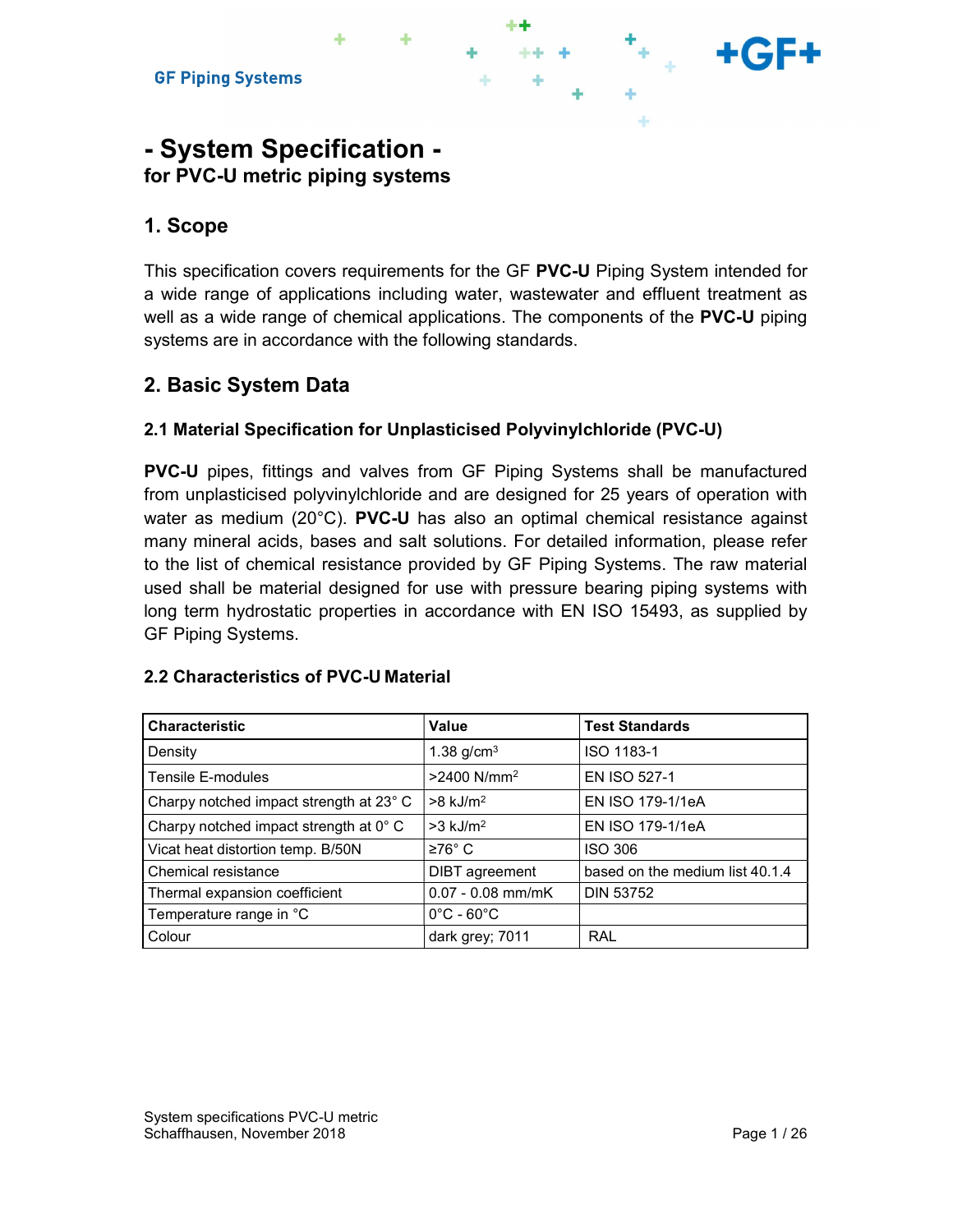| Products                             | <b>DN</b>                |         |          |             | $\infty$    | $\overline{C}$ |                          | E 8 8 8 8 |                |                |    | 50 | 65 | 80                 |     | $\frac{1}{2}$ | 125            | $\begin{array}{c c} 150 \\ 150 \end{array}$ |                 | 200 | 200 | 250 |     | $\frac{50}{30}$ | 350 | $\frac{1}{3}$ |
|--------------------------------------|--------------------------|---------|----------|-------------|-------------|----------------|--------------------------|-----------|----------------|----------------|----|----|----|--------------------|-----|---------------|----------------|---------------------------------------------|-----------------|-----|-----|-----|-----|-----------------|-----|---------------|
|                                      | d<br>bar                 | $\circ$ | $\infty$ | $\tilde{a}$ | $\tilde{c}$ | $\frac{6}{5}$  | $\overline{\mathcal{S}}$ | 25        | $\mathfrak{B}$ | Q <sub>b</sub> | SO | 63 | 75 | $\pmb{\mathbb{S}}$ | 110 | 125           | $\frac{40}{5}$ | 160                                         | $\frac{180}{2}$ | 200 | 225 | 250 | 280 | 315             | 350 | 400           |
|                                      | 16                       |         |          |             |             |                |                          |           |                |                |    |    |    |                    |     |               |                |                                             |                 |     |     |     |     |                 |     |               |
| Pipes                                | 10                       |         |          |             |             |                |                          |           |                |                |    |    |    |                    |     |               |                |                                             |                 |     |     |     |     |                 |     |               |
|                                      | 6                        |         |          |             |             |                |                          |           |                |                |    |    |    |                    |     |               |                |                                             |                 |     |     |     |     |                 |     |               |
|                                      | 16                       |         |          |             |             |                |                          |           |                |                |    |    |    |                    |     |               |                |                                             |                 |     |     |     |     |                 |     |               |
| Fittings                             | 10                       |         |          |             |             |                |                          |           |                |                |    |    |    |                    |     |               |                |                                             |                 |     |     |     |     |                 |     |               |
|                                      | 6                        |         |          |             |             |                |                          |           |                |                |    |    |    |                    |     |               |                |                                             |                 |     |     |     |     |                 |     |               |
| Ball Valve*                          | 10                       |         |          |             |             |                |                          |           |                |                |    |    |    |                    |     |               |                |                                             |                 |     |     |     |     |                 |     |               |
|                                      | 16                       |         |          |             |             |                |                          |           |                |                |    |    |    |                    |     |               |                |                                             |                 |     |     |     |     |                 |     |               |
| Butterfly Valve*                     | 10                       |         |          |             |             |                |                          |           |                |                |    |    |    |                    |     |               |                |                                             |                 |     |     |     |     |                 |     |               |
|                                      | 6                        |         |          |             |             |                |                          |           |                |                |    |    |    |                    |     |               |                |                                             |                 |     |     |     |     |                 |     |               |
| Check Valve*                         | 10                       |         |          |             |             |                |                          |           |                |                |    |    |    |                    |     |               |                |                                             |                 |     |     |     |     |                 |     |               |
|                                      | 16                       |         |          |             |             |                |                          |           |                |                |    |    |    |                    |     |               |                |                                             |                 |     |     |     |     |                 |     |               |
| Diaphragm Valve*                     | 10                       |         |          |             |             |                |                          |           |                |                |    |    |    |                    |     |               |                |                                             |                 |     |     |     |     |                 |     |               |
| <b>Pressure Regulating</b><br>Valve* | 10                       |         |          |             |             |                |                          |           |                |                |    |    |    |                    |     |               |                |                                             |                 |     |     |     |     |                 |     |               |
|                                      | 16                       |         |          |             |             |                |                          |           |                |                |    |    |    |                    |     |               |                |                                             |                 |     |     |     |     |                 |     |               |
| Flange*                              | $10$                     |         |          |             |             |                |                          |           |                |                |    |    |    |                    |     |               |                |                                             |                 |     |     |     |     |                 |     |               |
| Gaskets & Pipe Clips                 | 16                       |         |          |             |             |                |                          |           |                |                |    |    |    |                    |     |               |                |                                             |                 |     |     |     |     |                 |     |               |
| Sensors &<br>Controllers             | $\overline{\phantom{a}}$ |         |          |             |             |                |                          |           |                |                |    |    |    |                    |     |               |                |                                             |                 |     |     |     |     |                 |     |               |

#### 2.3 PVC-U Product Range

\* For detailed information please consult the GF Piping Systems online catalogue

### **available**

For more detailed physical properties and product pressure – temperature curves, please see the GF Planning Fundamentals and the website (www.gfps.com).

## 2.4 Approvals / Acceptance / Conformance

This material specification for PVC-U is met by GF Piping Systems. Therefore GF Piping Systems is approved according to different categories all over the world. For more information please consult our approvals database on the GF Piping Systems website.

| Approvals           | $\mathsf{S}$<br>٥ | Taid | ۴<br>GOST- | (ACS)<br>DGS | WRAS | FDA | 品<br>nittel<br>Lebensm<br>1012011 | KIWA | CSTB | <b>ISS</b> | ا≘ | <b>ABS</b> | $\overline{\mathbf{R}}$ | ccs | ಠ<br>ЙN<br>О<br>Marine approvals | $\overline{\mathbf{r}}$ | RINA | <b>RMROS</b> |
|---------------------|-------------------|------|------------|--------------|------|-----|-----------------------------------|------|------|------------|----|------------|-------------------------|-----|----------------------------------|-------------------------|------|--------------|
| <b>Raw Material</b> |                   |      |            |              |      |     |                                   |      |      |            |    |            |                         |     |                                  |                         |      |              |
| Pipe                |                   |      |            |              |      |     |                                   |      |      |            |    |            |                         |     |                                  |                         |      |              |
| <b>Fittings</b>     |                   |      |            |              |      |     |                                   |      |      |            |    |            |                         |     |                                  |                         |      |              |
| Valves*             |                   |      |            |              |      |     |                                   |      |      |            |    |            |                         |     |                                  |                         |      |              |
| Flange              |                   |      |            |              |      |     |                                   |      |      |            |    |            |                         |     |                                  |                         |      |              |
| gaskets             |                   |      |            |              |      |     |                                   |      |      |            |    |            |                         |     |                                  |                         |      |              |

\* For details on which valve (ball, butterfly, diaphragm etc. …) please contact GF database No test basis for PVC fittings from DVGW available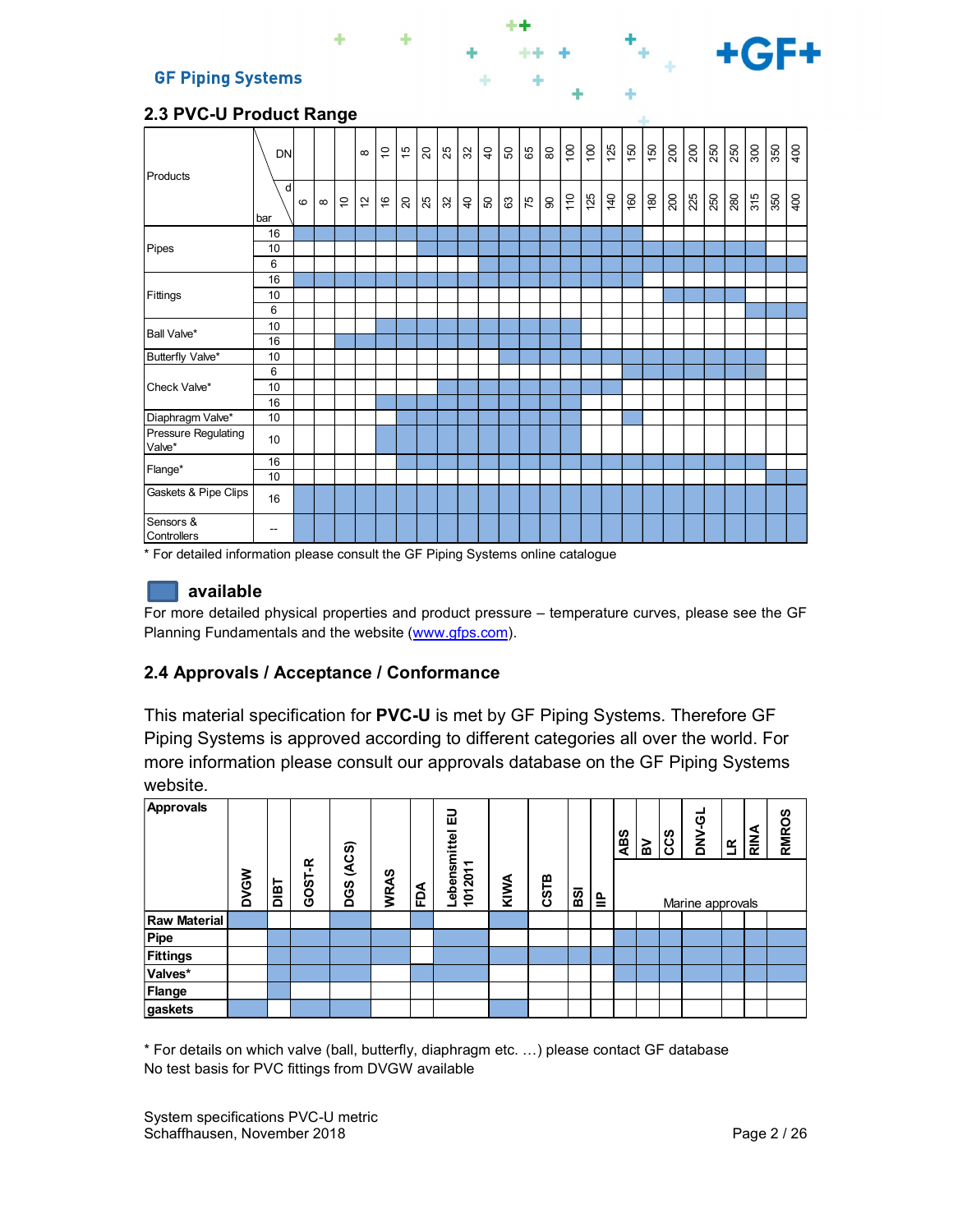



# 3. Pipes

Pipes are made of PVC-U and processed according to the quality specifications and dimensions according to EN ISO 15493. Pipe formulation has been designed for an enhanced chemical resistance (content of CaCO3 < 3%), enhanced thermo stabilizer package etc.

Processed pipes are straight and show a very low out-of-roundness. The wall structure is homogeneous and even.

OD-tolerances surpass the requirements of ISO 15493 and are compatible with the fitting programme of GF Piping Systems for easy pre-assembly and minimized gaps. For highly demanding applications in the chemical industry, the application of pressure rating SDR 9 pipes and PN 16 fittings is strongly recommended for OD ≤110 mm.

Any installation should follow the GF Piping Systems installation guidelines for industrial piping and the guidelines issued by the DVS.

Approved pipes comply with the corresponding quality specifications of DIN Certco ZP 1.1.1.

# 4. Fittings

All PVC-U fittings manufactured by GF Piping Systems are suitable for solvent cementing, with dimensions and tolerances in accordance with EN 1452-1 & 3 and EN ISO 15493. All the requirements of those standards must be fulfilled. All threaded connections shall have pipe threads in accordance with the requirements of ISO 7-1.

## 4.1 PRO-FIT Fittings in PVC-U

All PRO-FIT PVC-U fittings manufactured by GF Piping Systems (elbows 45° and 90°, tee equal, reducing bushes, and unions) have a special combination of spigot and socke connection and are available in metric sizes from d20-63.

The PRO-FIT fittings have a 45° angle marking as well as integrated marking for vertical mounting integrated length marking on the spigots indicate the insertion depth. Reducing bushes shall offer the possibility of a spigot and cemented socket connection on each side of the fitting.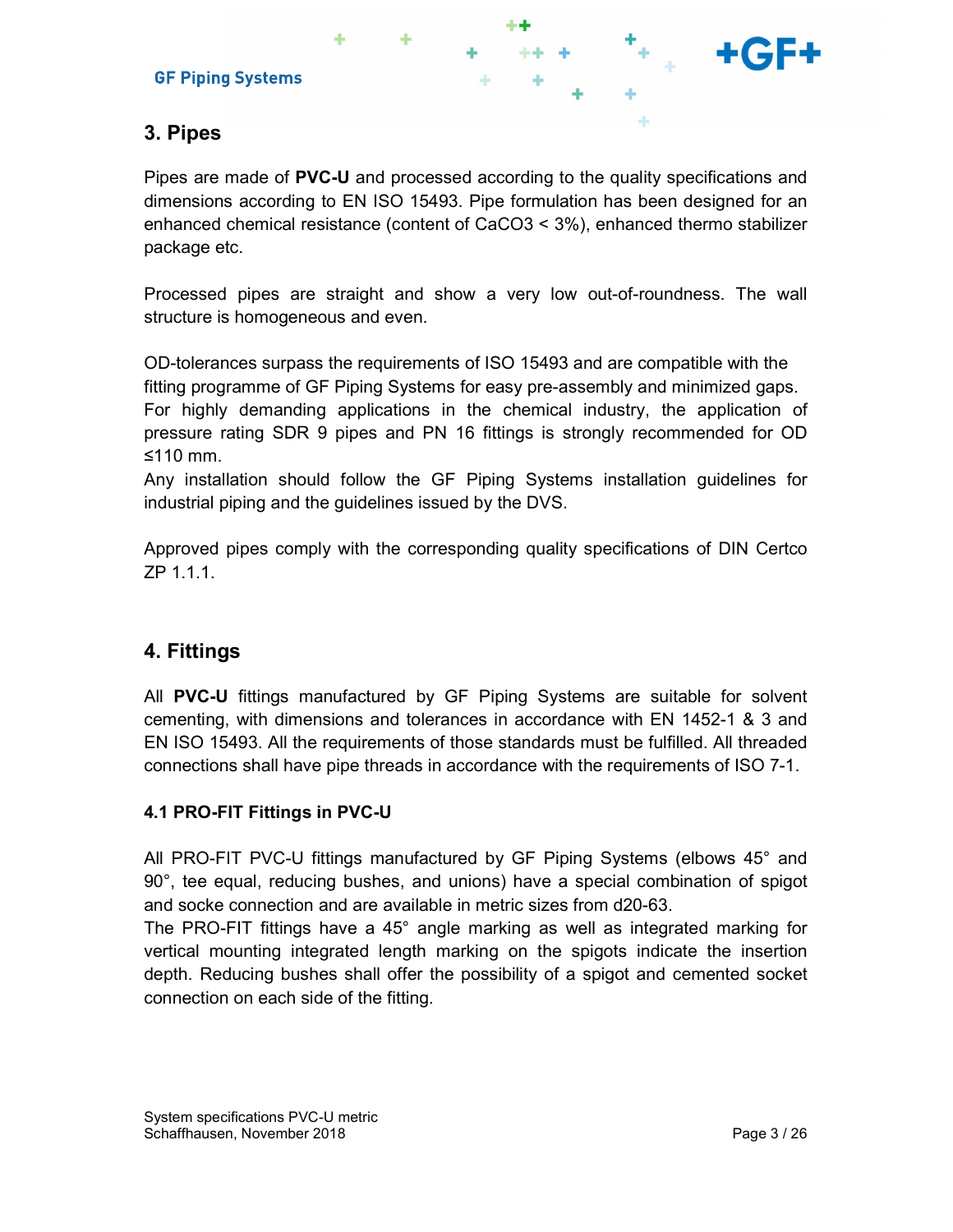## 4.2 Product Identification

All parts are identified as specified by EN ISO 15493:

- Manufacturer's logo
- Dimension (without the letter "d")
- Material
- Nominal pressure (PN)
- Permanent stamped (impressed) date with year and production lot

### 4.3 Packaging and Labelling

The packaging must ensure that the fittings are not damaged during transportation. Packaging and labelling must meet the following requirements:

 $\mathcal{F}_{\mathcal{F}_{\mathcal{A},\mathcal{C}}}$ 

- Identification of the content, in type, quantity and product details
- Information about standards and approvals covered by the product
- Content of the label has to accomplish legal requirements
- Labels must be EAN coded for automatic identification
- Comply to GF standards as well as to international standards such as ISPM15

## 5. Accessories

#### 5.1 Flanges

Backing flanges in metric sizes DN15-400 shall be designed according to EN ISO 15493, in a thermo plastic-oriented design, consisting of 100% glass fibre reinforced polypropylene, PP-GF30, graphite black and UV stabilized. These flanges are manufactured in a seamless technology injection moulding process by GF Piping Systems. The backing flange shall be optimised with a V-groove in the inner diameter to ensure an evenly distributed force on the thermo plastic flange adapter. The backing flanges shall be marked with dimension, PN-value, standards, brand and lot number. Connecting dimensions metric according to ISO 7005, EN 1092; Bolt circle diameter PN 10; Inch: ANSI B 16.5, BS 1560; class 150.

Alternatively backing flanges in metric sizes DN15-400 shall be designed according to EN ISO 15493, consisting of unplasticised polyvinyl chloride (PVC-U), in a thermo plastic-oriented design. The backing flanges shall be marked with dimension, PNvalue, standards, brand and lot number. Connecting dimensions metric according to ISO 7005, EN 1092; Bolt circle diameter PN 10; Inch: ANSI B 16.5, BS 1560; class 150.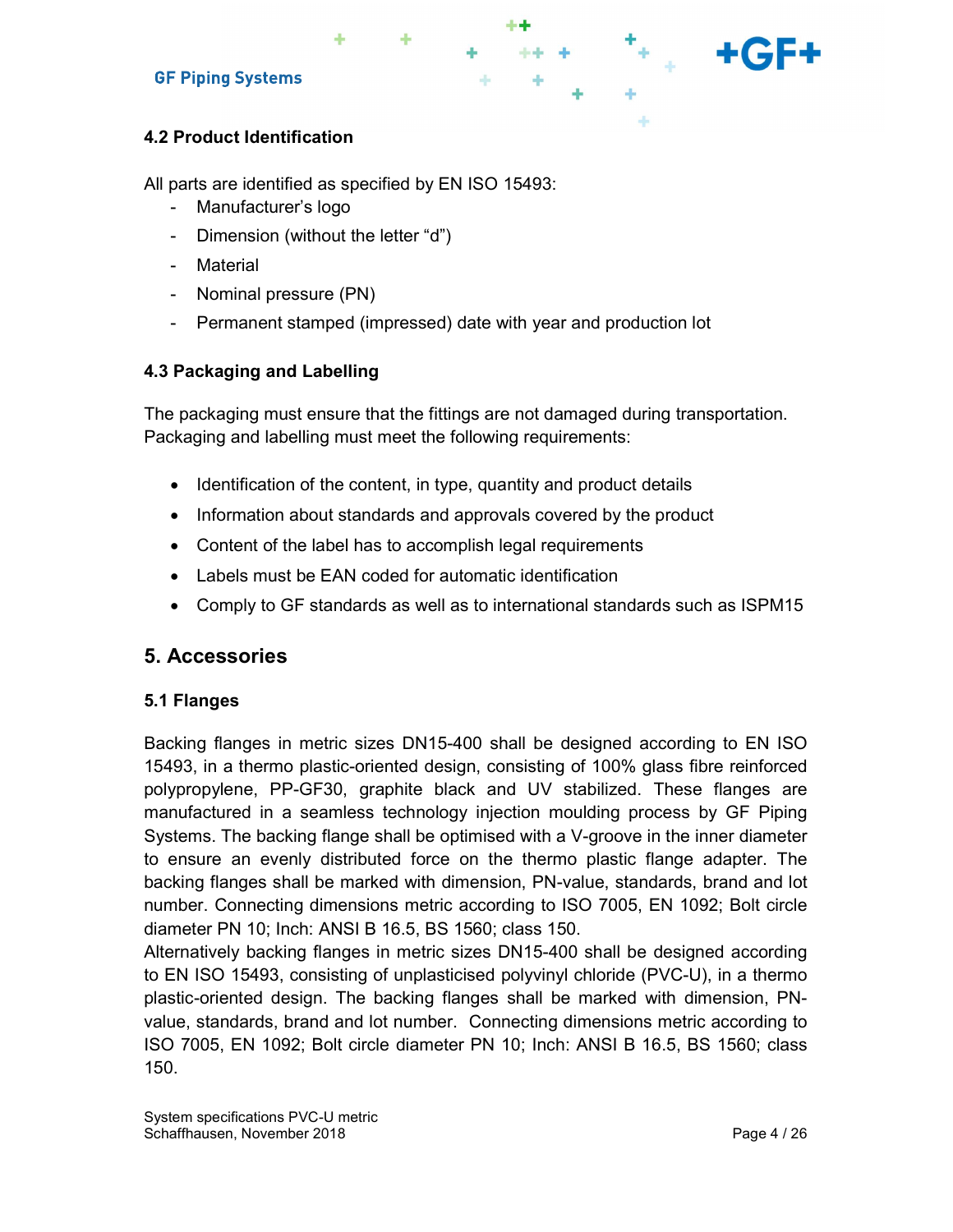

## 5.2 Gaskets

Gaskets in metric sizes DN10-300 shall consist of elastomeric material according to EN681, designed with or without metal reinforcement for use with flange adaptors according to EN ISO 15493. Gaskets with reinforcement shall be designed to be centred by the outer diameter and shall provide fixation aids to fit on the flange bolts.

### 5.3 Pipe Support System

Pipe Support System shall be KLIP-IT, sizes d10-400, supplied by GF Piping Systems. The product range includes two different types of pipe clamps, type 060 and type 061. Type 60 is available for d90-400 and shall be made of PP. Type 061 is available for d10-160 and shall be made of PP or PE. Pipe clamps bigger than d40 shall be equipped with a security bow to secure the pipe.

## 6. Valves

All PVC-U valves shall be metric sizes manufactured by GF Piping Systems or equal in accordance with EN ISO 16135 (ball valves), 16136 (butterfly valves), 16137 (check valves), 16138 (diaphragm valves), tested according to the same standard.

#### 6.1 Ball Valves

All PVC-U ball valves, with metric sizes DN10-100, shall be GF Piping Systems Type 546 with true double union design, manufactured by GF Piping Systems in accordance with EN ISO 16135. Incorporated into its design shall be a safety stem with a predetermined breaking point above the upper O-ring, preventing any media leaking in the event of damage. The valve nut threads shall be buttress type to allow fast and safe radial mounting and dismounting of the valve during installation or maintenance work. Seats shall be PTFE with backing rings creating self-adjusting seals and constant operating torque. Backing rings and seals shall be EPDM or FKM. The handle shall include in its design an integrated tool for removal of the union bush. Union bushes shall have left-hand threads to prevent possible unscrewing when threaded end connectors are removed from pipe.

Following accessories shall be available:

- A Multi-Functional Model (MFM) in PPGF equipped with internal limit switches for reliable electrical position feedback, is mounted directly between the valve body and the valve handle. This MFM is also the necessary interface for later mounting of actuators.
- Mounting plate in PPGF with integrated inserts for later screw mounting on any support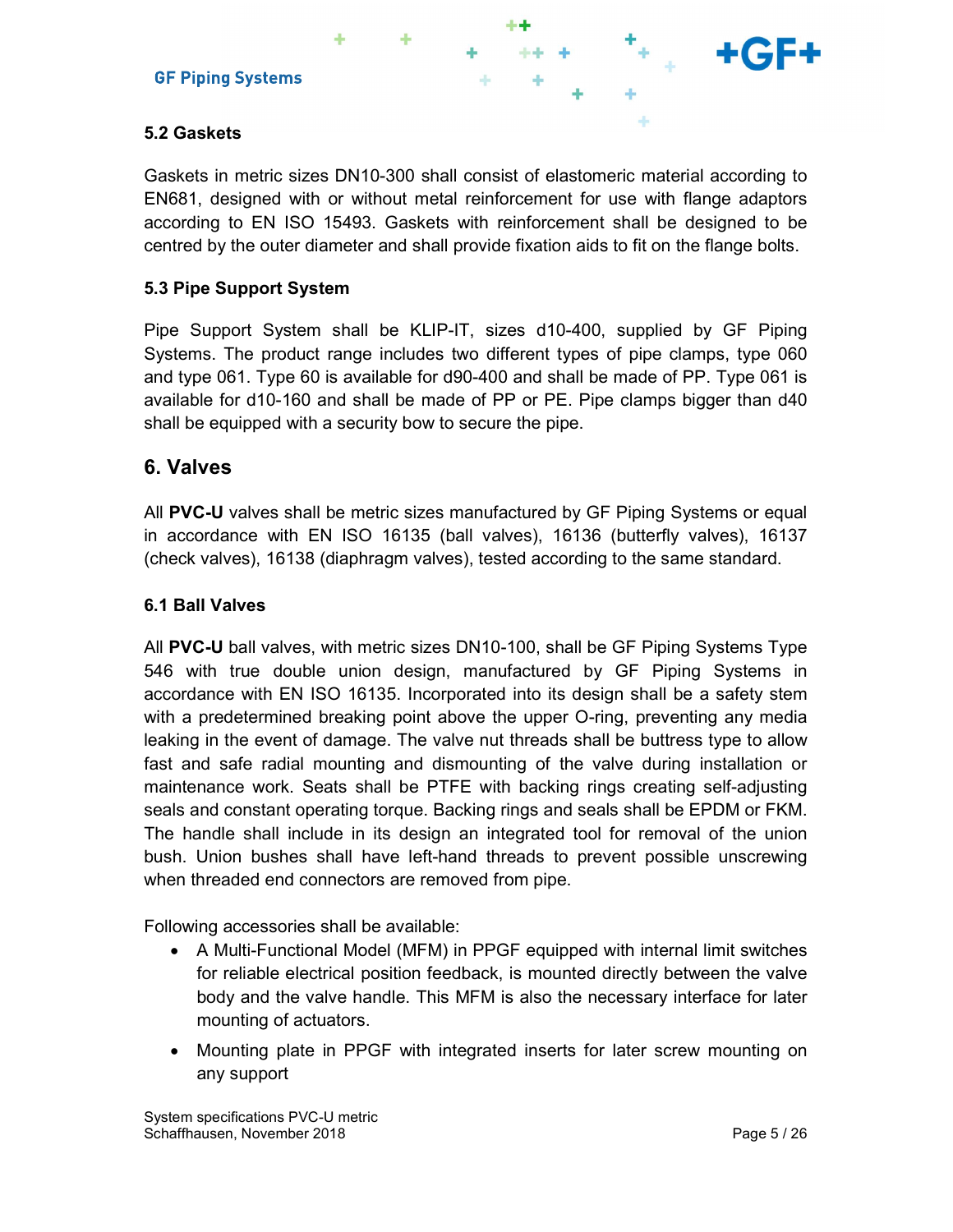Lockable multi-functional handle

## 6.1.1 Electric Ball Valves

Electric actuators shall be Types EA15 (metric sizes DN10-50), EA25 (metric sizes DN10-50), EA45 (metric sizes DN65) and EA120 (metric sizes DN80-100) shall be available manufactured by GF Piping Systems in accordance with EN 61010-1, EC directives 89/336/EWG-EMV and 73/23/EWG (LVD). Additionally they need to be CE marked. Actuator housing shall be made of PPGF (polypropylene glass fibre reinforced), flame retardant with external stainless steel screws. All electric actuators shall have an integrated emergency manual override and integrated optical position indication.

All electric actuator types (shall have the following accessories available:

#### Addtional Accessories

EA15 / EA25 / EA45 / EA120 / EA250:

 Failsafe return unit Battery incorporated into the housing for moving to a safe position in case of power outage (open or closed).

EA25 / EA45 / EA120 / EA250:

• positioner

For continuous valve control with 4-20mA or 0-10V and 4-20mA feedback

- Monitoring board
	- Cycle time extension
	- Cycle time monitoring
	- Cycle counter
	- Motor current monitoring
- Fieldbus connection
	- Profibus DP auxiliary card
	- AS interface module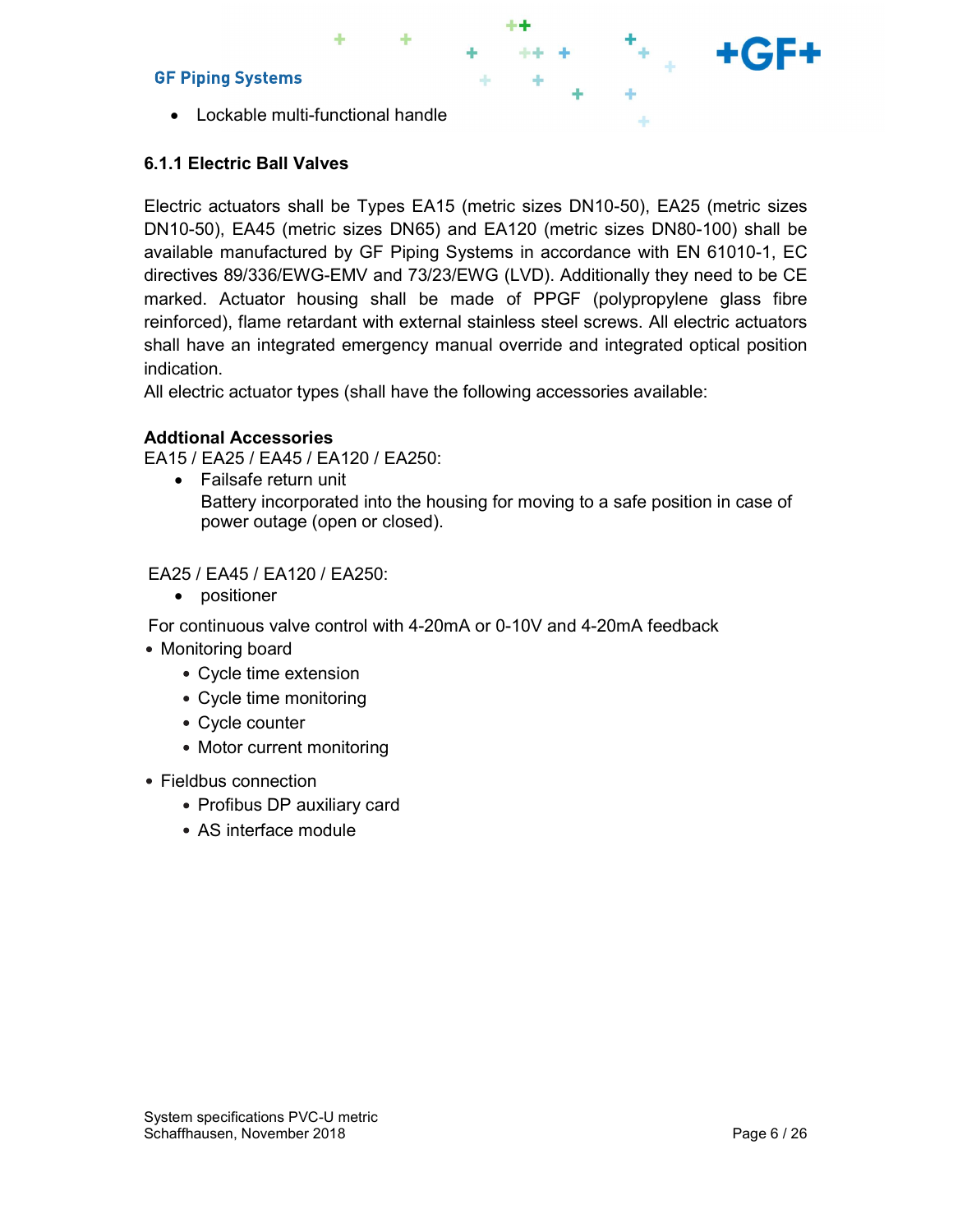The system Specifications for electric actuators are as follows:

÷

\*\* .

÷

 $++ +$ 

÷

÷

÷

 $+GF+$ 

۰

\* at rated torque

| <b>Specification</b>       |                      |                                             |
|----------------------------|----------------------|---------------------------------------------|
| <b>Combinations</b>        | <b>EA15</b>          | 2-Way Ball valve type 546 up to DN50        |
|                            |                      | 3-Way Ball valve type 543 up to DN50        |
|                            | <b>EA25</b>          | 2-Way Ball valve type 546 up to DN50        |
|                            |                      | 3-Way Ball valve type 543 up to DN50        |
|                            | EA45                 | 2-Way Ball valve type 546 up to DN65        |
|                            |                      | Butterfly valve types 567/578, Type 038/039 |
|                            | EA120                | 2-Way Ball valve type 546 up to DN100       |
|                            |                      | Butterfly valve types 567/578, Type 038/039 |
|                            | EA250                | Butterfly valve types 567/578, Type 038/039 |
| <b>Rated voltage</b>       | AC.                  | 100 - 230 V, 50/60 Hz                       |
|                            | AC/DC                | 24 V, 50/60 Hz                              |
| Rated voltage tolerance    | $-10+15%$            |                                             |
| <b>Protection class</b>    | IP67per EN 60529     |                                             |
| <b>Contamination level</b> |                      | 2 according to EN 61010-1                   |
| <b>Overload protection</b> |                      | Current/time-dependent (resetting)          |
| Overvoltage category       | Ш                    |                                             |
| <b>Ambient temperature</b> | $-10$ °C to $+45$ °C |                                             |
| Allowable humidity         |                      | Max. 90% relative humidity, non-condensing  |
| <b>Housing material</b>    |                      | PP-GF for very good chemical resistance     |

|                                              | <b>EA15</b>     | <b>EA25</b>            | <b>EA45</b> | <b>EA120</b> | <b>EA250</b>    |
|----------------------------------------------|-----------------|------------------------|-------------|--------------|-----------------|
| Power input max.                             | 45 VA<br>       | 45 VA                  | 65 VA<br>   | 60 VA        | 70 VA<br>       |
| Rated torque MDN.<br>(peak)                  | 10(20)          | 10(25)                 | 20(45)      | 60 (120)     | 100 (250)       |
| Duty cycle at $25^{\circ}$ C / 15 40%<br>min |                 | 100%                   | 50%         | 50%          | 35%             |
| Cycle time s/90 at Mdn.                      | 5s              | 5s                     | 6s          | 15 s         | 20 s            |
| <b>Connection</b>                            | F <sub>05</sub> | F05                    | F05         | F07          | F <sub>07</sub> |
| Tested cycles (at 20 °C<br>and Mdn.)         | 150 000         | 250,000                | 100.000     | 100.000      | 75 000          |
| Weight                                       | 1.85 ka         | 2.193 kg               | 2.193 ka    | 3.356 ka     | 4.995 ka        |
| <b>Actuating angle</b>                       |                 | Max. 355°, set to 90 ° |             |              |                 |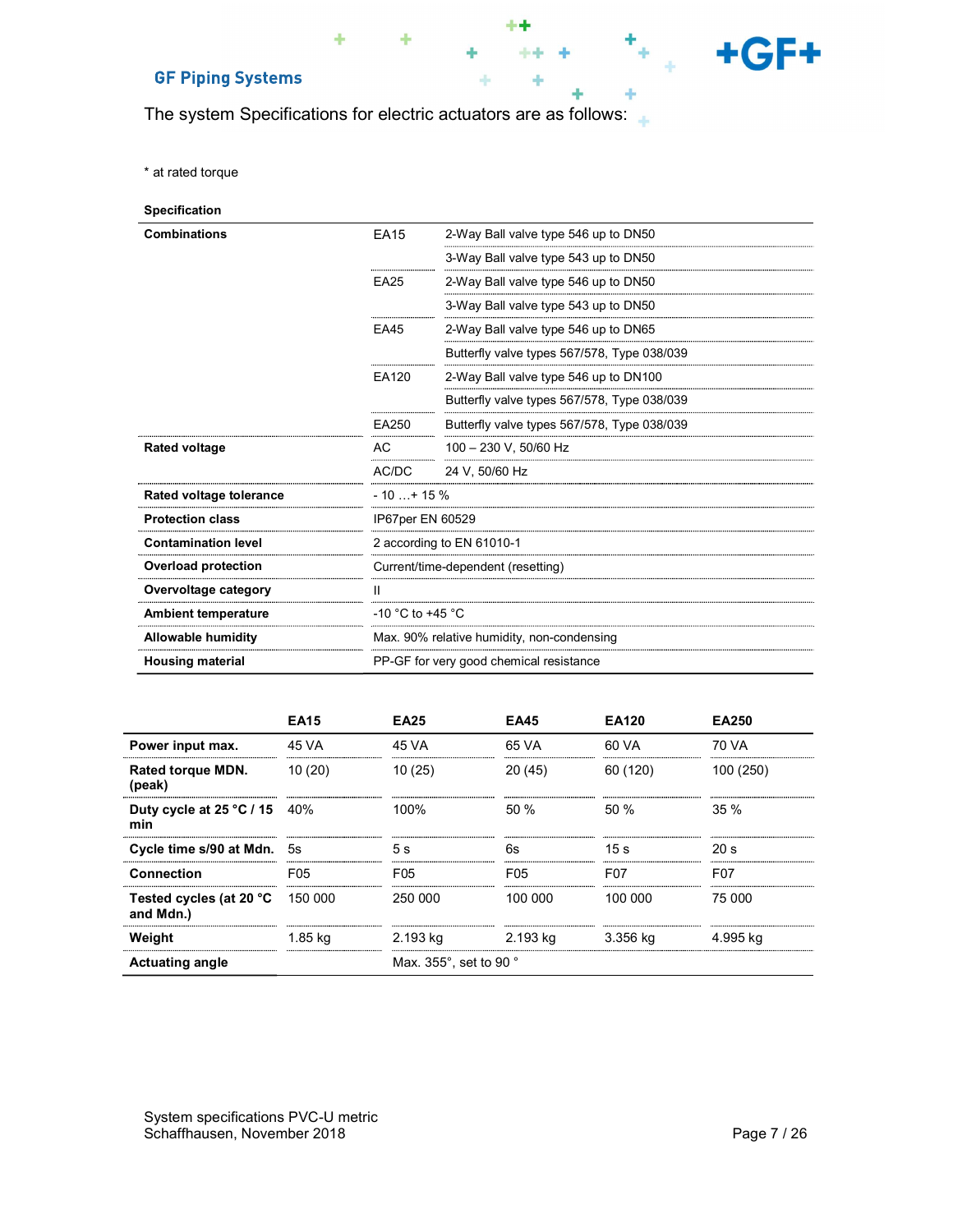#### 6.1.2 Pneumatic Ball Valves

### 6.1.2.1 Pneumatic Ball Valves DN15 to DN50

Pneumatic actuators shall be GF Piping Systems Types PA11 (metric sizes DN15- 25) and PA21 (metric sizes DN32-50). Pneumatic actuators shall be available as fail safe close, fail safe open and double acting and have an integrated optical position indication. Actuator housing shall be made of Polypropylene fibre glass reinforced (PPGF) and flame retardant. Actuators shall contain a preloaded spring assembly to ensure safe actuator operation and maintenance. Actuators shall contain integrated Namur interface for the easy mounting of positioners, limit switches and accessories. The valve shall be equipped with a Multi-functional-module for reliable electric feedback, mounted directly between the valve body and the actuator as manufactured by GF Piping Systems.

### 6.1.2.2 Pneumatic Ball Valves DN65 to DN100

- For valve size DN65 pneumatic actuators shall be Type PA 30 (fail safe to close or open function), Type PA35 (double acting function).
- For valve size DN80 pneumatic actuators shall be Type PA 40 (fail safe to close or open function), Type PA40 (double acting function).
- For valve size DN100 pneumatic actuators shall be Type PA 45 (fail safe to close or open function), Type PA45 (double acting function)

Pneumatic actuators shall have an integrated optical position indicator. Actuator housing shall be made of hardened anodized aluminium. Actuators shall contain integrated Namur interface for the easy mounting of positioners, limit switches and accessories.

All pneumatically actuated ball valves shall have the following accessories available:

- Pilot valve remote or direct mounted in voltages 24VDC/AC, 110VAC, 230VAC
- Positioner Type DSR 500-3
- Limit switch kits Ag-Ni, Au, NPN, PNP
- Stroke limiter
- Manual override for all sizes up to DN100
- AS Interface control module with incorporated position feedback and a solenoid pilot valve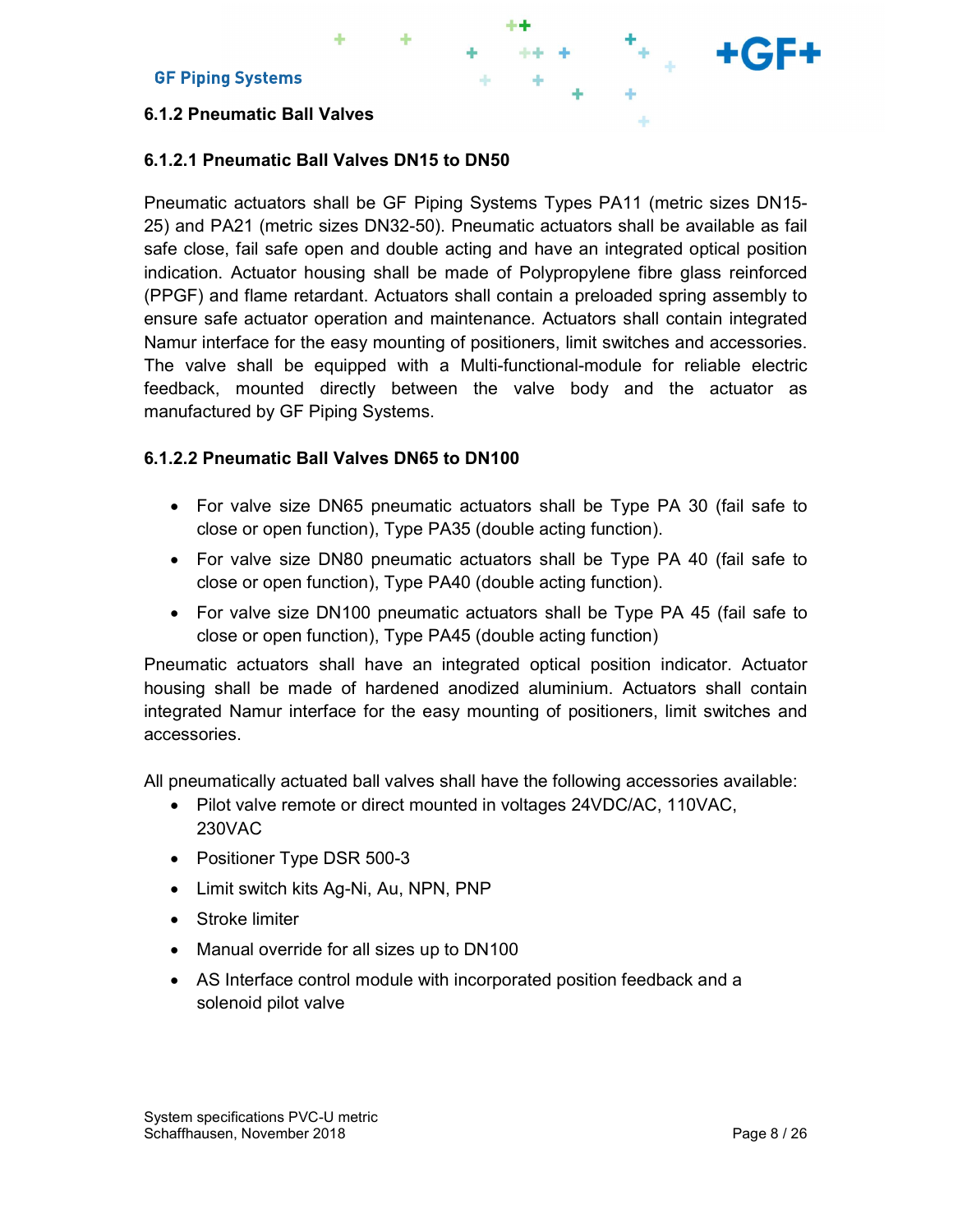

#### 6.2.1 Manual Diaphragm Valves

#### 6.2.1.1 Manual Diaphragm Valves DN15 to DN50

All PVC-U diaphragm valves, with metric sizes DN15-50, shall be either:

- Type 514 (true double union design, DN15-50)
- Type 515 (spigot design, DN15-50)
- Type 517 (flange design, DN15-50)

All diaphragm valves shall be manufactured by GF Piping Systems in accordance with EN ISO 16138. The upper body shall be PPGF (polypropylene glass fibre reinforced) connected to the lower body with a central union avoiding exposed screws. A two coloured position indicator integrated into the hand wheel must be present to determine diaphragm position. The hand wheel shall have an integrated locking mechanism. Diaphragms are to be EPDM, FKM, NBR, PTFE with EPDM or FKM backing diaphragm.

Following options shall be available:

- PN16 pressure rating
- Electrical feedback unit with either Ag-Ni or AU contacts
- Pressure proof housing

The diaphragm valve shall have following KV values:

| d    | <b>DN</b> | KV                         |
|------|-----------|----------------------------|
| [mm] | [mm]      | [I/min @ $\Delta P=1$ bar] |
| 20   | 15        | 125                        |
| 25   | 20        | 271                        |
| 32   | 25        | 481                        |
| 40   | 32        | 759                        |
| 50   | 40        | 1263                       |
| 63   | 50        | 1728                       |

 $H^+$  + + GF+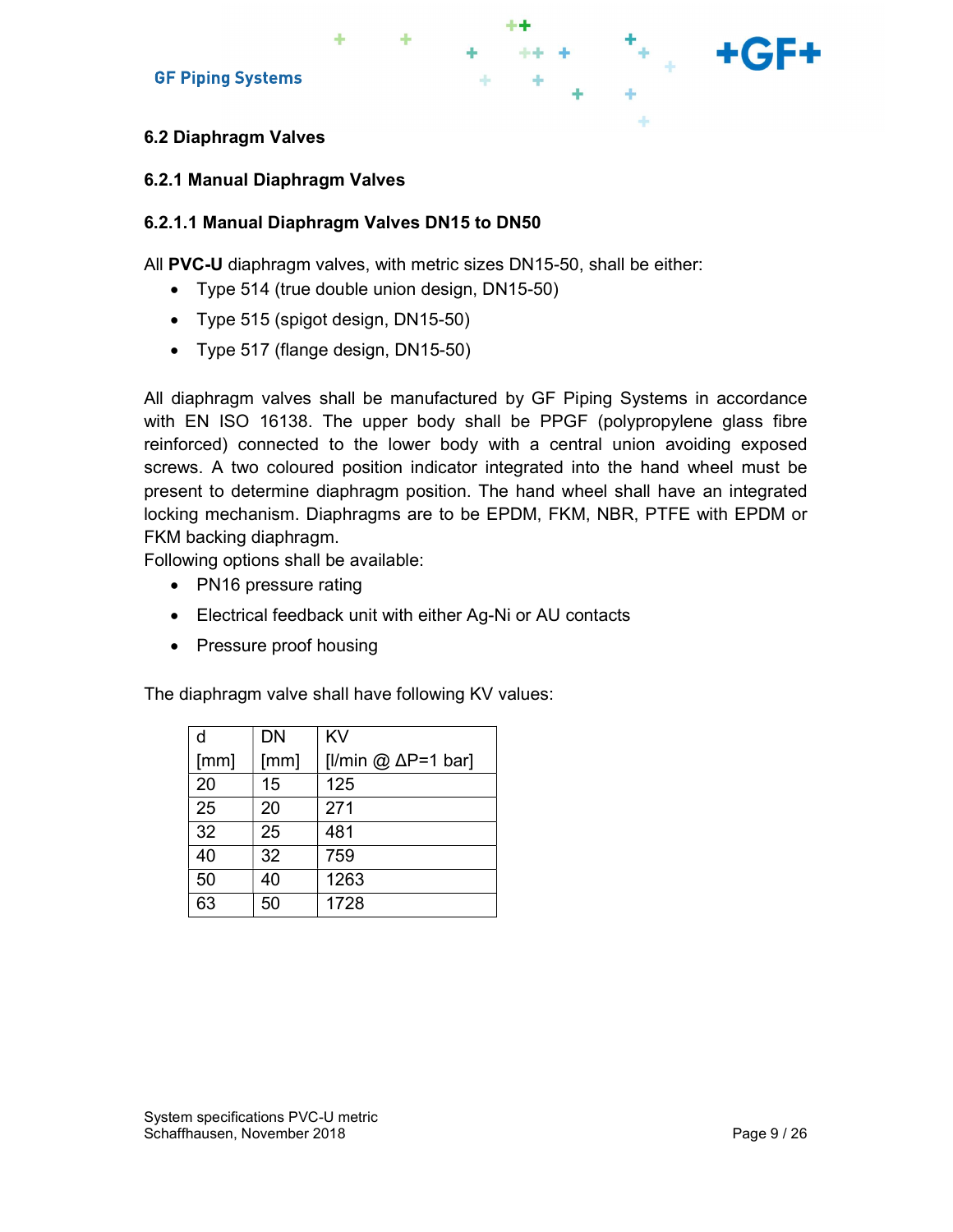#### 6.2.1.2 Manual Diaphragm Valves DN65 to DN150

All PVC-U diaphragm valves, with metric sizes DN65-150, shall be Type 317 (flanged design). All diaphragm valves shall be manufactured by GF Piping Systems in accordance with EN ISO 16138.

The upper body shall be PPGF (polypropylene glass fibre reinforced) connected to the lower body with exposed stainless steel bolts. A position indicator integrated into the hand wheel must be present to determine diaphragm position. Diaphragms are to be EPDM, FKM, NBR, or PTFE with EPDM or FKM backing diaphragm.

#### 6.2.2 Pneumatic Diaphragm Valves

#### 6.2.2.1 Pneumatic Diaphragm Valves DN15 to DN50

All PVC-U diaphragm valves, with metric sizes DN15-50, shall be:

- true double union design, DN15-50
- spigot design, DN15-50
- flange design, DN15-50

All diaphragm valves shall be manufactured by GF Piping Systems in accordance with EN ISO 16138. The upper body shall be connected to the lower body with a central union nut avoiding exposed screws. Diaphragms are to be EPDM, FKM, NBR, PTFE with EPDM or FKM backing diaphragm.

The diaphragm valve shall have following KV values:

| d             | <b>DN</b> | <b>KV</b>                    |
|---------------|-----------|------------------------------|
| [mm]          | [mm]      | [I/min @ $\Delta P = 1$ bar] |
| 20            | 15        | 125                          |
| 25            | 20        | 271                          |
| 32            | 25        | 481                          |
| 40            | 32        | 759                          |
| 50            | 40        | 1263 (960*)                  |
| 63            | 50        | 1728 (1181*)                 |
| * DIASTAR Six |           |                              |

Pneumatic actuators shall be GF Piping Systems Type DIASTAR or 604/605 and shall be available as

- Type 604/605 d20DN15 to PN6
- **DIASTAR Six for PN6**
- DIASTAR Ten for PN10
- DIATARR TenPlus of PN10
- DIASTAR Sixteen for PN16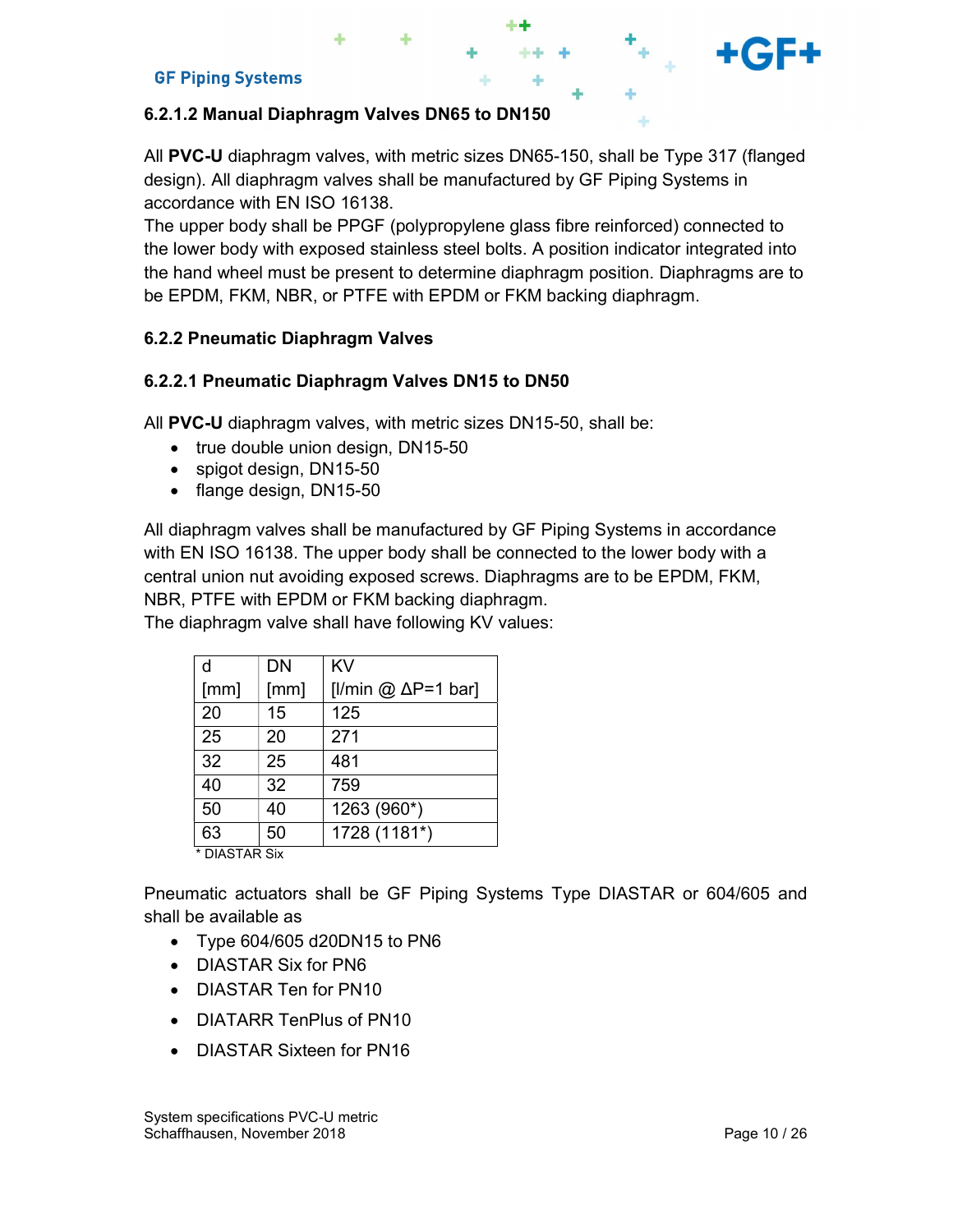The mode of operation shall be fail safe close (FC), fail safe open (FO) and double acting (DA). The valves shall have an integrated optical position indicator. Actuator housing shall be made of PPGF (polypropylene glass fibre reinforced).

Actuators with FC mode shall contain a preloaded galvanised steel spring assembly to ensure safe actuator operation and maintenance.

The actuator DIASTAR Ten, DIASTAR TenPlus and DIASTAR Sixteen shall have following accessories available:

- Solenoid pilot valve remote or direct mounted in voltages 24VDC/AC, 110VAC, 230VAC
- Positioner Type DSR 500-1
- Feedback with following limit switches Ag-Ni, Au, NPN, PNP, NAMUR
- Stroke limiter & emergency manual override
- ASI controller

## 6.2.2.2 Pneumatic Diaphragm Valves DN65 to DN150

All PVC-U diaphragm valves, with metric sizes DN65-150, shall be flanged design. All diaphragm valves shall be manufactured by GF Piping Systems in accordance with EN ISO 16138. The upper body shall be connected to the lower body with exposed stainless steel bolts. Diaphragms are to be EPDM, FKM, NBR, or PTFE with EPDM or FKM backing diaphragm.

Pneumatic diaphragm actuators shall be GF Piping Systems Type DIASTAR Type 025. The mode of operation shall be fail safe close (FC), fail safe open (FO) and double acting (DA). The valves shall have an integrated optical position indicator. Actuator housing shall be made of PPGF (polypropylene glass fibre reinforced). Actuators with FC mode shall contain a preloaded galvanised steel spring assembly to ensure safe actuator operation and maintenance.

The actuator DIASTAR 025 shall have following accessories available:

- Solenoid pilot valve remote or direct mounted in voltages 24VDC/AC, 110VAC, 230VAC
- Positioner Type DSR 500-2
- Feedback with following limit switches AgNi, Au, NPN, PNP, NAMUR
- Stroke limiter & emergency manual override
- ASI Controller

+GF+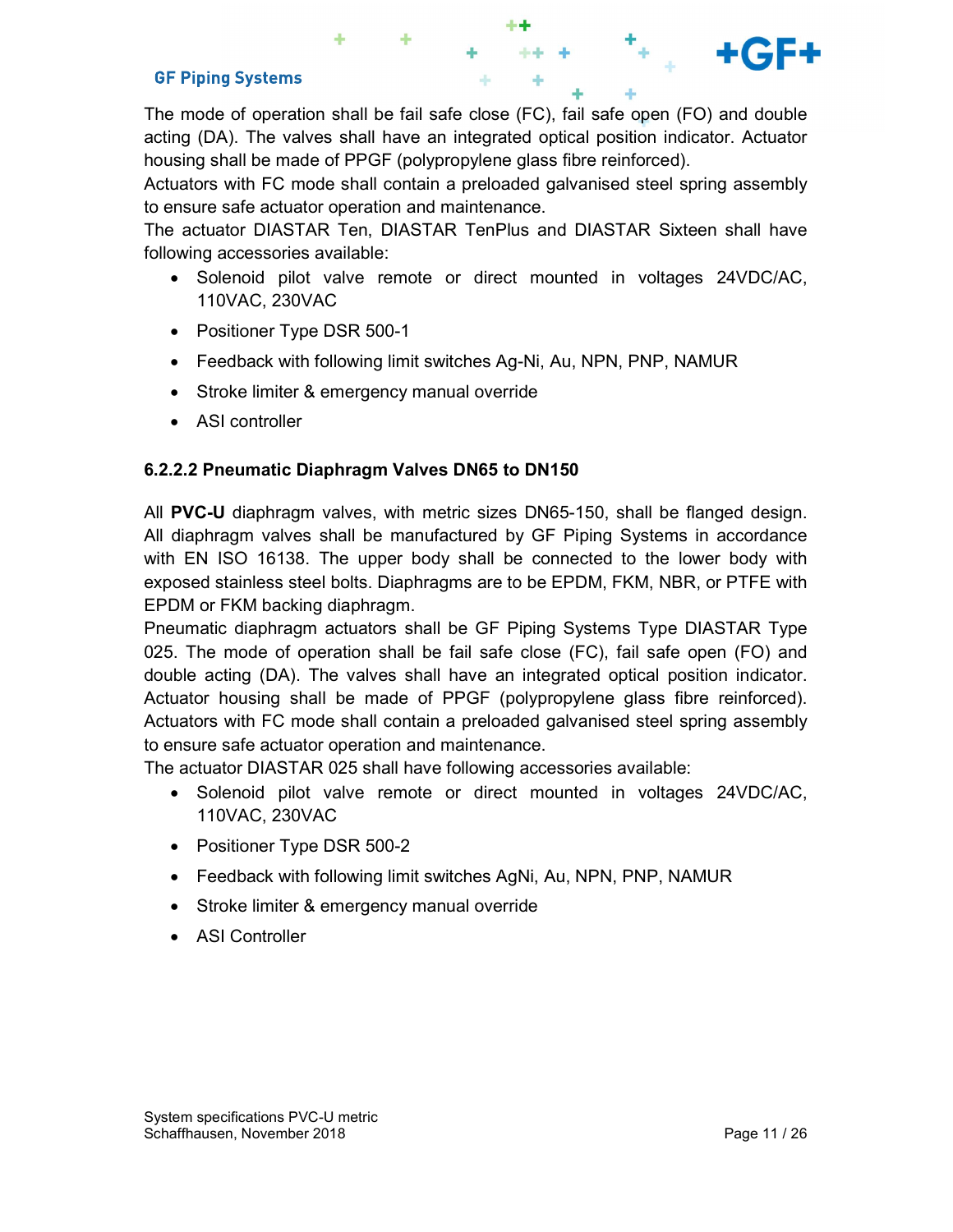## 6.3 Butterfly Valves

All PVC-U butterfly valves, with metric sizes DN50-300, shall be GF Piping Systems 567 (wafer type) or 578 (lug type) with a double eccentric disc design manufactured by GF Piping Systems in accordance with EN ISO 16136. Seals shall be available in both EPDM and FKM. The lever handle shall be lockable in increments of 5 degrees. There shall always be six teeth engaged between the ratchet and the index plate to ensure accurate and safe positioning of the lever. There shall be the option of fine adjustment by use of a specific hand lever, allowing the disc to be exposed at any angle between 0° und 90°. As an option, the hand lever shall be lockable. The hand lever shall be manufactured of high strength PPGF (polypropylene glass fibre reinforced). The option of an integrated electric position indicator shall be available. Optional the valves can be actuated by gear box with hand wheel. The electric position indicator shall be integrated into the mounting flange. Butterfly valves shall have low actuation torque to enable easy operation. All butterfly valves Type 567 / 578 manufactured by GF Piping Systems are designed for a nominal pressure rate of 10bar. All butterfly valves Type 563 are designed for a nominal pressure rate of 4bar.

#### 6.3.1. Electric Butterfly Valves

Electric actuators shall be GF Piping Systems Types EA45, EA120 or EA250 dependent on valve size up to DN300.

They shall be manufactured by GF Piping Systems in accordance with EN 61010-1, as per the above specifications. Actuator housing shall be made of PPGF (polypropylene glass fibre reinforced), flame retardant and feature external stainless steel screws. All electric actuators shall have an integrated emergency manual override and integrated optical position indication.

All electric actuator types shall have the following accessories available:

- Failsafe return unit Battery incorporated into the housing for moving to a safe position in case of power outage (open or closed).
- positioner

For continuous valve control with 4-20mA or 0-10V and 4-20mA feedback

- Monitoring board
	- Cycle time extension
	- Cycle time monitoring
	- Cycle counter
	- Motor current monitoring
- Fieldbus connection
	- Profibus DP auxiliary card
	- AS interface module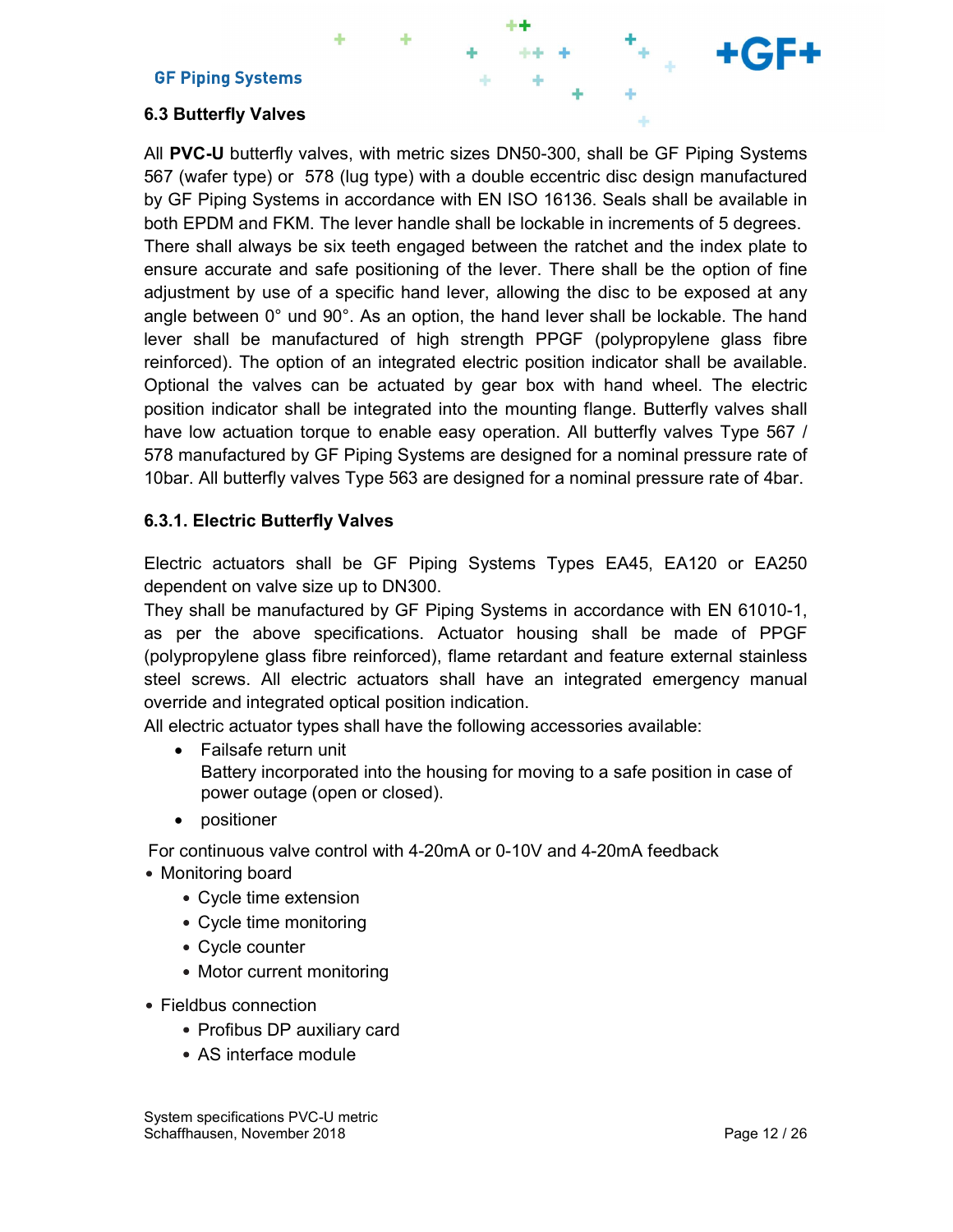

## 6.3.2 Pneumatic Butterfly Valves

Pneumatic actuators shall be GF Piping Systems Types PA 35 (metric sizes DN50- 65), PA40 (metric size DN80), PA45 (metric sizes DN100-125), PA55 (metric sizes DN150-200), PA65 (metric size DN250 FC) PA70 (metric size DN300 FC).

They shall be supplied by GF Piping Systems. Pneumatic actuators shall be available as fail safe close, fail safe open and double acting and have an integrated optical position indication.

Actuator housing shall be made of hardened anodized aluminium. Actuators shall contain integrated Namur interfaces for the easy mounting of positioners, limit switches and accessories.

All pneumatically actuated butterfly valves shall have the following accessories available:

- Solenoid pilot valve remote or direct mounted in voltages 24VDC/AC, 110VAC, 230VAC
- Positioner Type DSR 500-3
- Feedback with following limit switches AgNi, Au, NPN, PNP, NAMUR
- Stroke limiter & emergency manual override
- ASI-controller

#### 6.4 Check Valves

#### 6.4.1 Check Valves

All PVC-U check valves, according to EN ISO 16137, with metric sizes DN10-100, shall be Type 561 / 562 true double union design. Seals shall be EPDM or FKM, FFKM can be an option. Union bushes shall have a left hand thread to prevent possible unscrewing when threaded end connectors are removed from pipe. This valve shall be suitable for mounting in a vertical and horizontal position. Type 562 shall be equipped with a spring made of stainless steel (V2A) or as an option stainless steel HALAR coated or Nimonic 90 to allow position independent installation. The valves are designed for a nominal pressure of 16bar. Type 561 shall be leakproof from a water column of 2m (0.2bar). Type 562 shall be leakproof from a water column of 1m (0.1bar).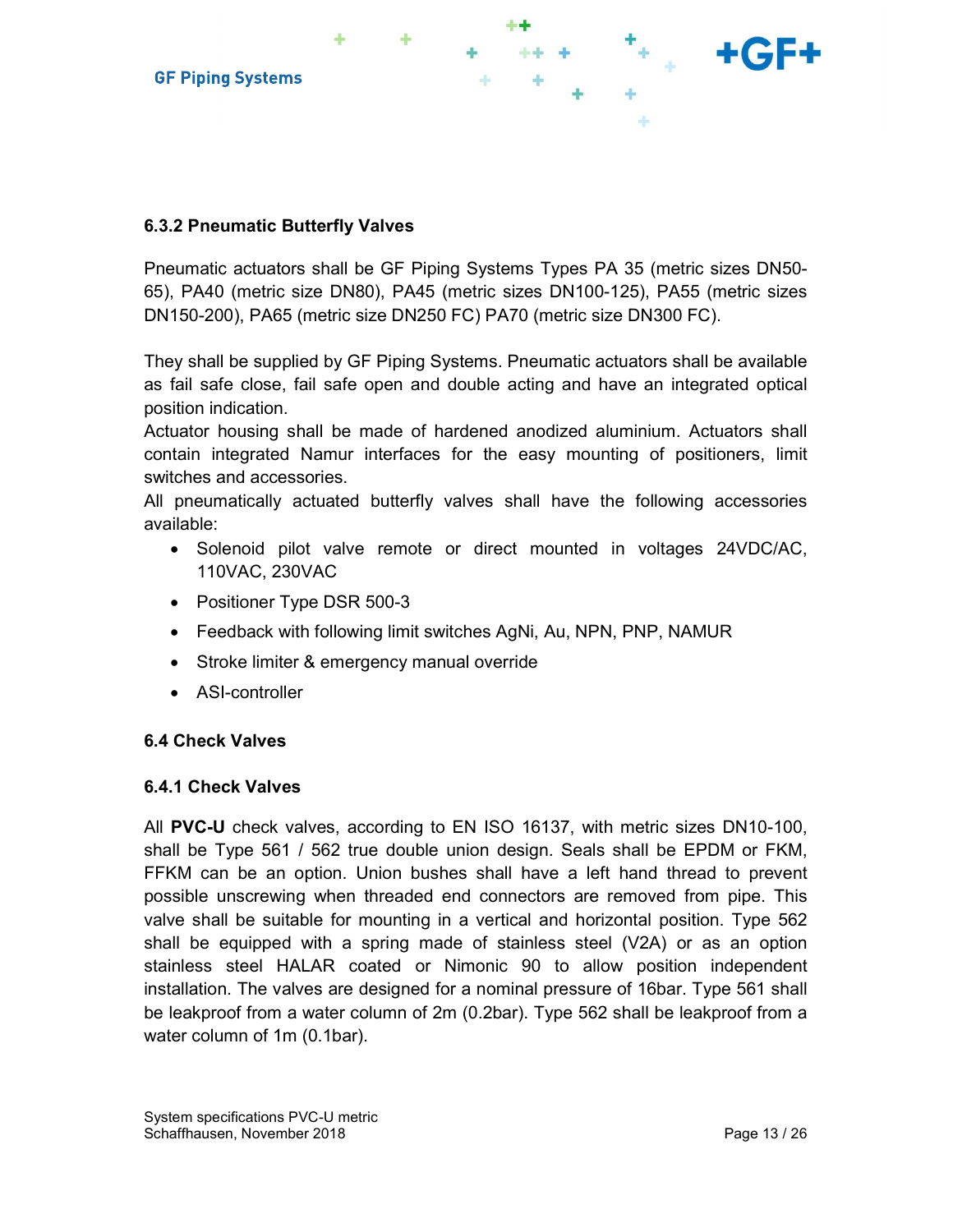check valves manufactured by GF Piping Systems are designed for a nominal pressure rate of 10bar.

## 6.4.2 Wafer Check Valves

All PVC-U wafer check valves, with metric sizes DN32-300, shall be GF Piping Systems Type 369. The minimum water column of 2 m is required for sealing. They must be equipped with a spring (either in 316 stainless steel or Hasteloy C) guaranteeing closure in all installation positions. Attention: A stabilizing pipe zone of at least 5 times nominal diameter (DN) (recommended 10 times nominal diameter) before and after the wafer check valve should be provided. The wafer check valves are dimensioned in metric sizes DN32-125 for nominal pressure 10 bar and in metric sizes DN150-300 for nominal pressure 6 bar.

### 6.5 Pressure Regulating Valves

Pressure ranges for all PVC-U pressure regulating valves as supplied by GF Piping Systems are the following:

- DN10-50 max. 10bar
- DN65-80 max. 6bar
- DN100 max. 4bar

#### 6.5.1 Pressure Reducing Valves

All PVC-U pressure reducing valves, manufactured by GF Piping Systems, reduce the pressure within the system to a pre-set value. By using the differential pressure, the pressure reducing valve adjusts itself to the set working pressure. The outlet pressure (working pressure) is not directly related to the inlet pressure. If the outlet pressure increases above the set value, the diaphragm is lifted against the spring force. If the outlet pressure falls below the set value, the diaphragm is pressed down by the spring force. The pressure reducing valve begins to close/open until a state of equilibrium is re-established; in other words, the outlet pressure remains constant irrespective of an increasing or decreasing inlet pressure.

Following types and sizes are available:

- Type 582, compact Pressure Reducing Valve, sizes DN10–50 Features:
	- Metal free central housing union nut
	- Set pressure selectable 0.5 9 bar or 0.3 3 bar
	- Manometer optional
	- Manometer assembly possible on both sides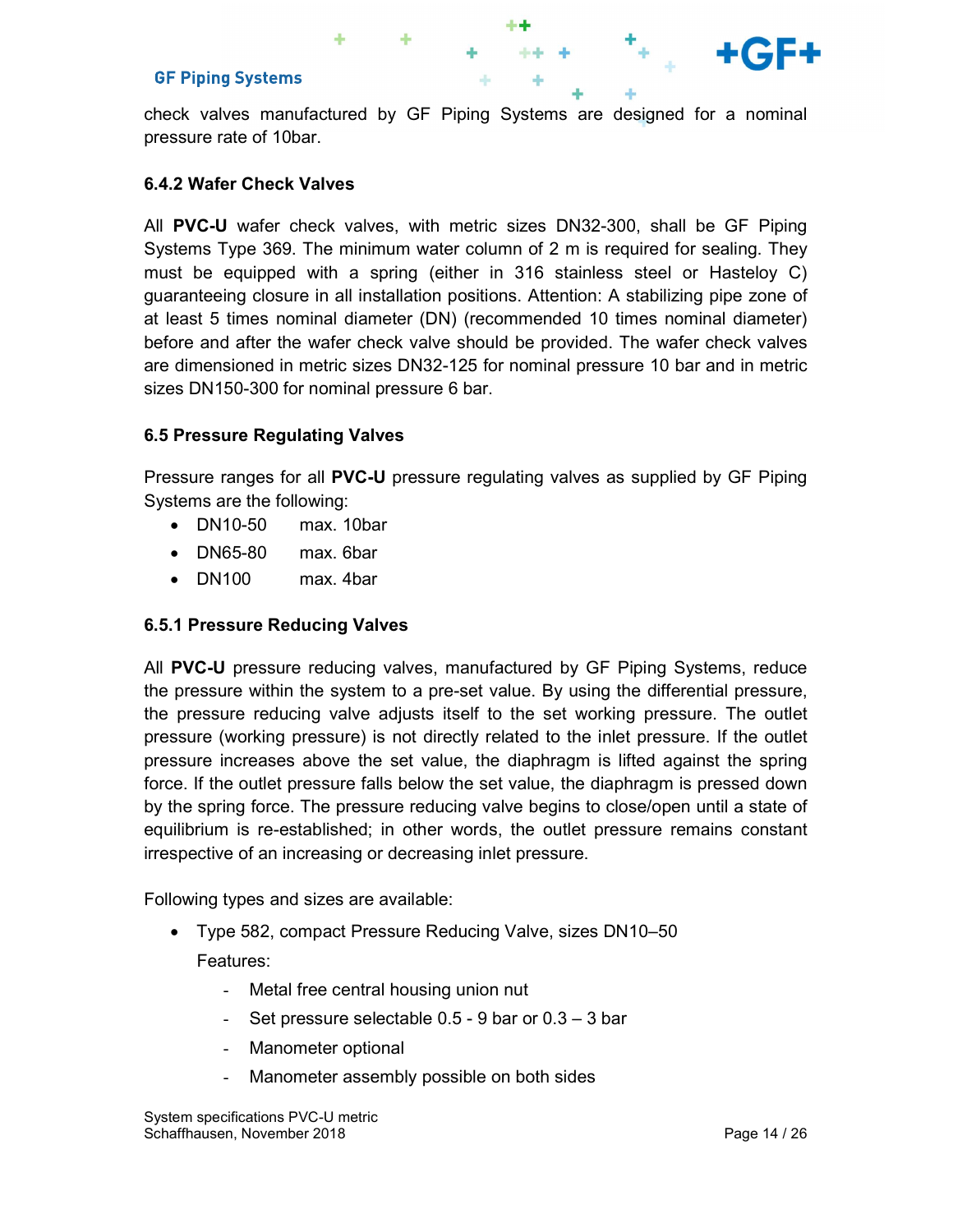- Selection of direct manometer assembly or with gauge guard
- Possibility to show either inlet or outlet pressure
- Injection molded directional arrow for direction of flow
- Threaded inserts for assembly
- Type V82, Pressure Reducing Valve with an integrated manometer, sizes DN65-100

#### 6.5.2 Pressure Retaining Valves

All PVC-U pressure retaining valves, manufactured by GF Piping Systems, serve to keep the working or system related pressures constant, to balance out pressure pulsation, and to reduce pressure peaks in chemical process systems. If the inlet pressure rises above the set value, the pressurized valve piston is lifted against the spring force. Consequently, the valve opens and there is a reduction of pressure through the outlet pipe. The valve closes as soon as the inlet pressure sinks below the pre-set spring tension. Following types and sizes are available:

- Type 586, compact Pressure Retaining Valve, sizes DN10-50 Features:
	- Metal free central housing union nut
	- Set pressure selectable  $0.5 9$  bar or  $0.3 3$  bar
	- Manometer optional
	- Manometer assembly possible on both sides
	- Selection of direct manometer assembly or with gauge guard
	- Possibility to show either inlet or outlet pressure
	- Injection moulded directional arrow for direction of flow
	- Threaded inserts for assembly
- Type V86, Pressure Retaining Valve, sizes DN65-100

#### 6.6 Direct-acting Solenoid Valves

Direct-acting solenoid valves as supplied by GF Piping Systems serve to regulate and control fluids, if no compressed air is available or not wanted. They are used for diverse functions, e.g. opening, shutting, dosing, distribute and mixing. The medium flow is switched directly by the armature moved by the magnetic force. Safety position shall be available.

Following type and sizes are available:

Type 157, sizes DN4-8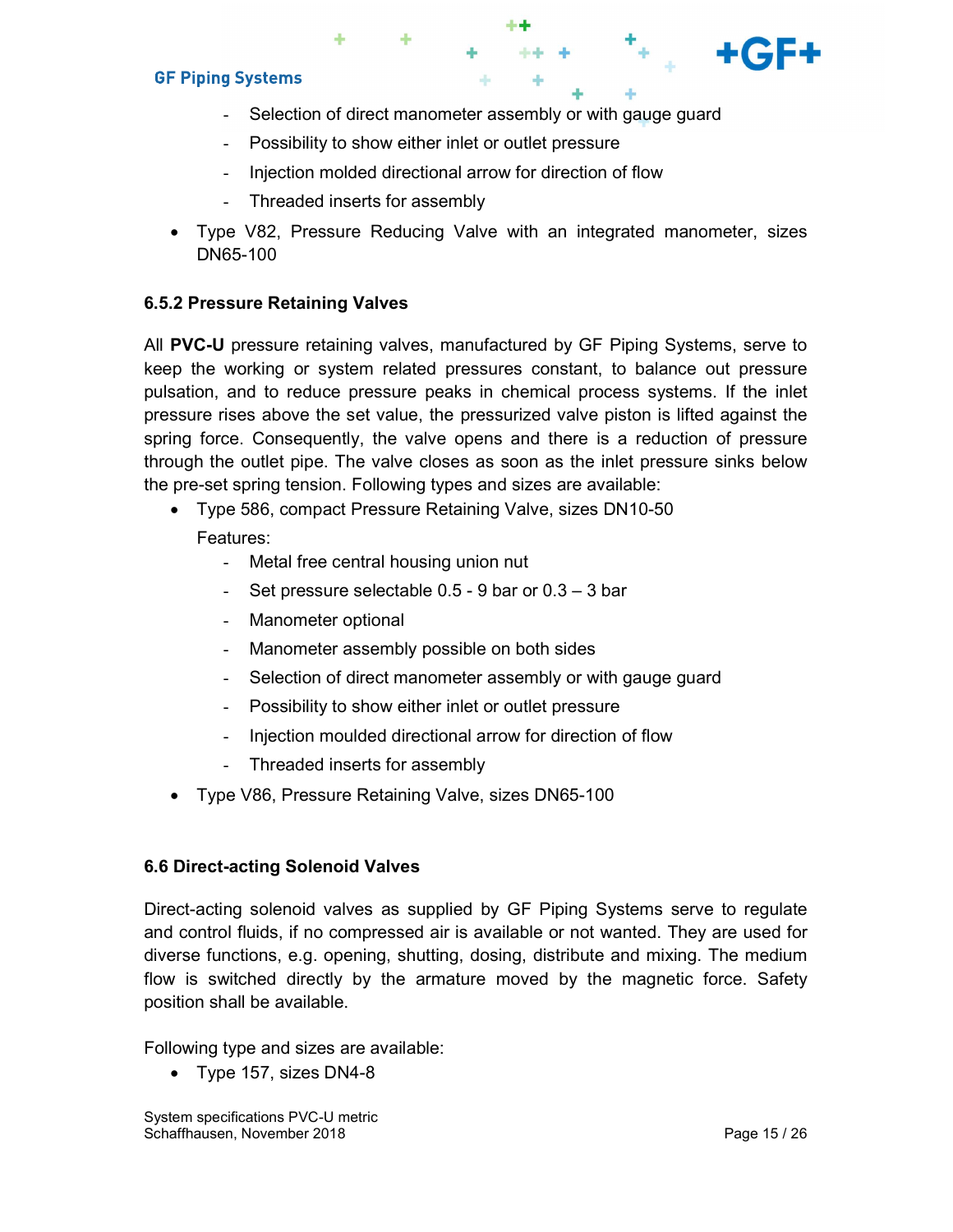Type 160/161, sizes DN10-20

## 6.7 Servo-assisted Solenoid Valves

Servo-assisted solenoid valves as supplied by GF Piping Systems serve to regulate and control fluids, if no compressed air is available or unwanted. They are used for miscellaneous functions, e.g. opening, shutting, dosing, distributing and mixing. Opening large orifices using the direct-acting method would require enormous and expensive coils. Servo assisted valves use the power of the fluid to open the flow channel by controlling a small pilot channel to alter the forces on a larger main seal. A minimum differential pressure of 0.5bar is required to fully open the valve. Following type and sizes are available:

• Type, 165, sizes DN15-50

## 6.8 Ventilating- and Bleed Valves

All PVC-U ventilating- and bleed valves shall be GF Piping System type 591. Dimensions DN10-100 are with pressure rating PN16. They shall be equipped with a PP-H floater with density of 0.91 g/cm3.

## 6.9 Ventilating Valves

All PVC-U ventilating valves shall be GF Piping System type 595. Dimensions DN10- 100 are with pressure rating PN16. They shall be equipped with HALAR coated stainless steel spring with minimal opening pressure (10-80 mbar).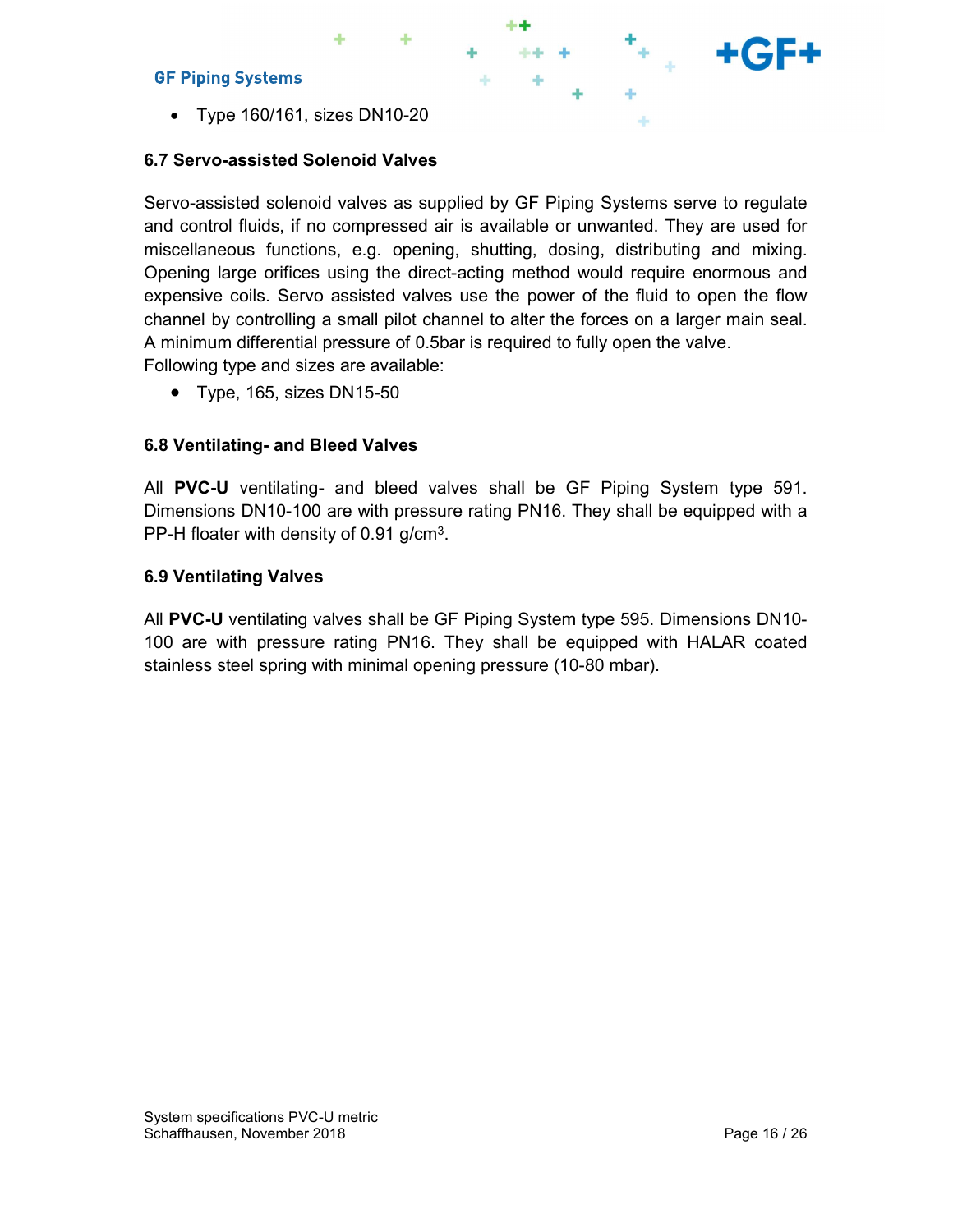# 7. Solvent Cement & Cleaner

For adhesive jointings can either applied the solvent cement Tangit PVC-U or the solvent-free cement Tangit RAPID. All specifications are based on using Tangit PVC-U and RAPID, including strength and chemical resistance. For all other cements please refer to the manufacturers' instructions.

## 8. Measurement & Control / Instrumentation

|                               | please refer to the manufacturers' instructions.                                                                                                                                                                         |                                                                                   |  |
|-------------------------------|--------------------------------------------------------------------------------------------------------------------------------------------------------------------------------------------------------------------------|-----------------------------------------------------------------------------------|--|
|                               | The jointing surfaces of pipe and fitting must be clean and free of grease. They must<br>be cleaned with TANGIT PVC/ABS cleaner. If Tangit RAPID will be used they must<br>be cleaned with Tangit PE/PP/PVDF/PB cleaner. |                                                                                   |  |
|                               | For critical media must be used special cement either Tangit DTX or GF DYTEX. You<br>can find detailed informations on the CHEMRES Plus website (www.gfps/chemres)                                                       |                                                                                   |  |
|                               | 8. Measurement & Control / Instrumentation                                                                                                                                                                               |                                                                                   |  |
|                               |                                                                                                                                                                                                                          | The following parameters can be measured (Sensors), indicated and/ or transmitted |  |
|                               | (transmitters) to PLC, PC and other Data Acquisition Systems. All products comply                                                                                                                                        |                                                                                   |  |
| Parameter                     | <b>Technology</b>                                                                                                                                                                                                        | Compatible liquids (*)                                                            |  |
| with the CE standard.<br>Flow | Paddlewheel                                                                                                                                                                                                              | clean liquids                                                                     |  |
|                               | Rotameter                                                                                                                                                                                                                | clean liquids                                                                     |  |
|                               | Magmeter                                                                                                                                                                                                                 | contaminated liquids                                                              |  |
| Level                         | Hydrostatic/Ultrasonic/Radar                                                                                                                                                                                             | all liquids                                                                       |  |
| pH-ORP                        | Glas electrodes                                                                                                                                                                                                          | all liquids                                                                       |  |
| Conductivity                  | Contact                                                                                                                                                                                                                  | all liquids                                                                       |  |
| Pressure<br>Temperature       | Piezoresistive<br>Pt1000                                                                                                                                                                                                 | all liquids<br>all liquids                                                        |  |

#### 8.1 Sensors

The sensors listed hereafter will transfer the measured value to a GF Piping Systems Transmitter, to indicate the measured value and allowing simple calibration and maintenance of the devices. Alternatively the measured values of the sensors can be sent directly to a PLC, PC or other local made electronics using either an analogue signal (4-20mA, open collector or sinusoidal voltage) or a digital signal called S3L (GF Piping Systems Signet serial signal).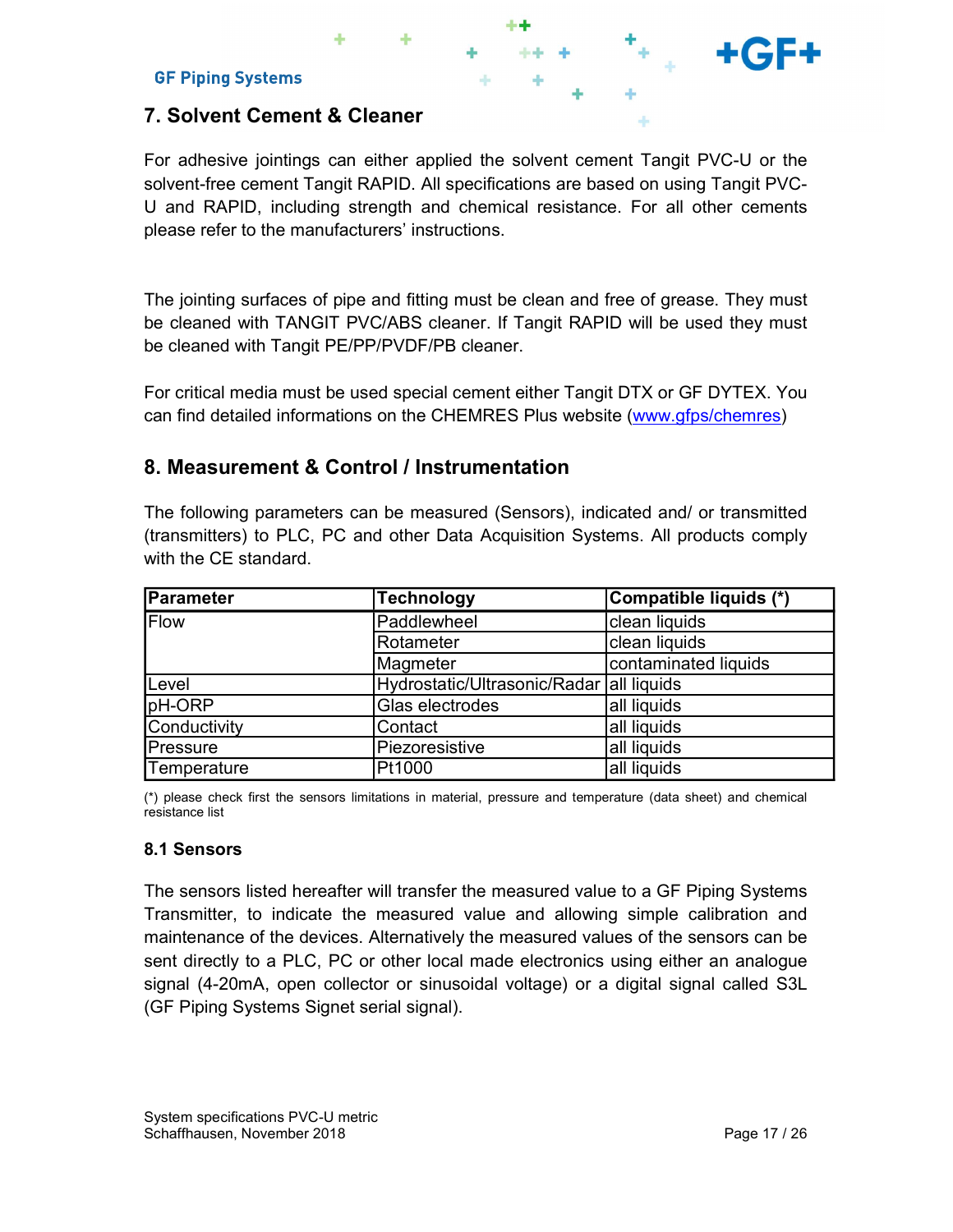### 8.1.1 Installation Fittings

Depending on the sensor type, special installation fittings shall be used for connection to the pipeline: Installation T-Fitting metric sizes DN15-50 with double true union, Screw-On Saddle metric sizes DN65-300, Glue-On Saddle metric sizes DN65-300, Weld-On Fitting ("Weld-o-let") metric sizes DN65-600, Clamp-On Saddle metric sizes DN65-200 and Wafer Fittings metric sizes DN65-300. Sensor thread connection for flow- and pH-sensors shall be 1  $\frac{1}{4}$  NPSM. For all further sensors standard threaded fittings, as well as adaptor sockets or nipples with  $\frac{1}{2}$ ,  $\frac{3}{4}$  ISO, or ¾" NPT thread shall be used.

#### 8.1.2 Flow sensors

#### 8.1.2.1 Paddlewheel sensors

#### 515 and 525 sensors:

All sensors of this family are "sinusoidal" sensors. This sensor from GF Piping Systems SIGNET requires no external power source to produce a signal. Internal to the body of the sensor is a wire coil which when excited by the rotor assembly produces a small sinusoidal signal. The rotor assembly consists of four paddles; inserted into each of the paddles of the rotor are magnets. As liquid flows past the rotor assembly it rotates each of the four paddles produces a sine wave signal as it passes the centre of the body (two paddles of the rotor produces a full AC sine wave).

The sensors as manufactured by GF Piping Systems SIGNET produce a signal output which is proportional to the flow rate. A K-factor (number of pulses generated by the sensor per 1 liter or 1 gallon of fluid the sensor) is used to define the size of the pipe that the sensor is inserted into.

#### 3-2536 and 3-2537 sensors:

All sensors of this family of sensors are "Hall Effect" sensors. Internal to the GF Piping Systems SIGNET sensors body is an open collector relay. The sensor is supplied with a voltage from the 3-8550 transmitters or an external power supply ranging from 5 to 24 volts. This voltage is switched through the open collector relay as the paddlewheel (rotor) of the sensor rotates. The sensor's rotor assembly has four paddles. Inserted in two of the paddles is a magnet. As the paddles pass the centre of the sensors body, the magnetic field switches the open collector relay on and off which generates a square wave pulse as manufactured by GF Piping Systems SIGNET. Two pulses indicates a complete rotation (on/off cycle) of the open collector relay. The pulse output is directly proportional to the fluid velocity. A K-factor (number of pulses generated by the sensor per 1 litre or 1 gallon of fluid passing the sensor) is used to define the size of the pipe that the sensor is inserted into.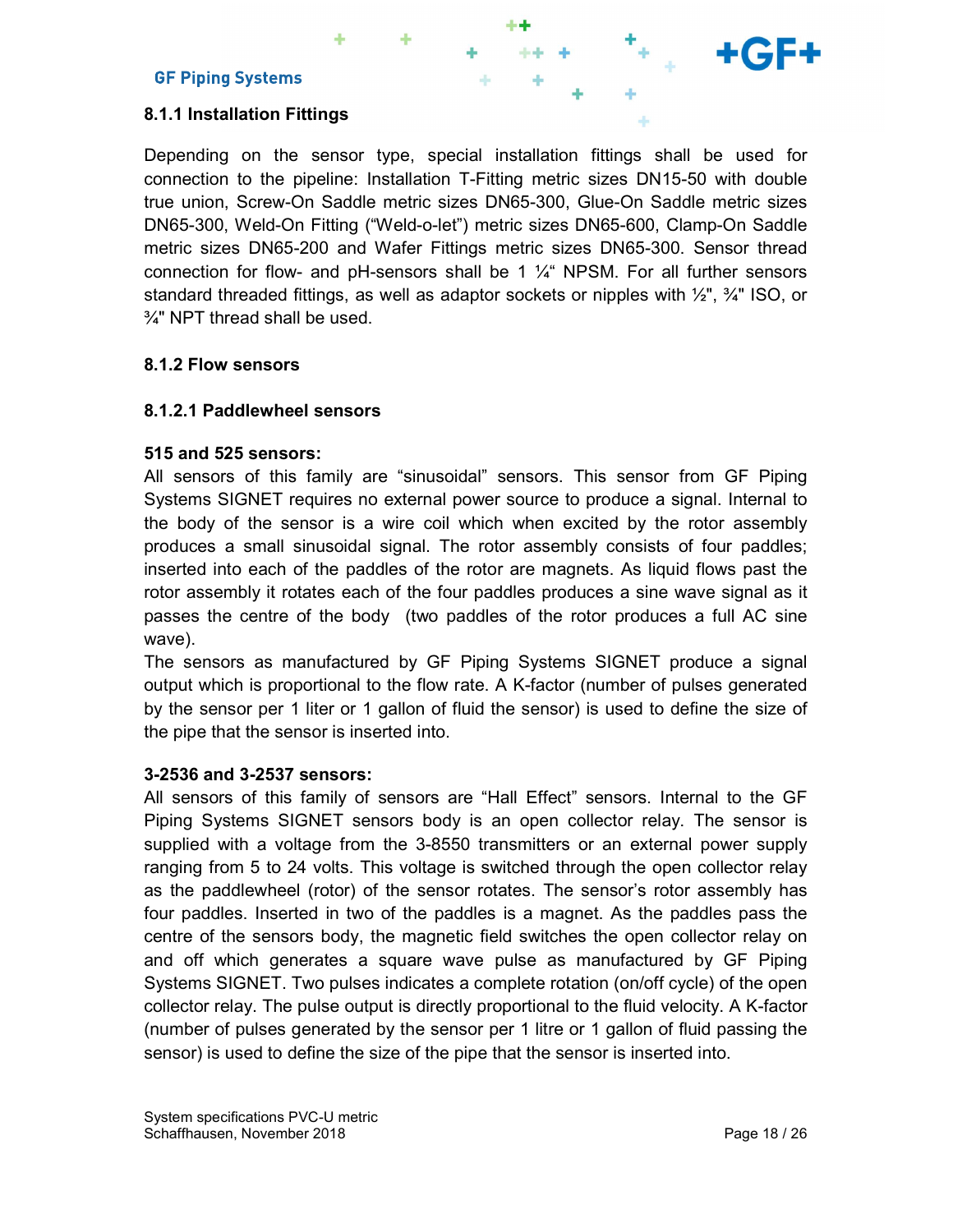## 8.1.2.2 Rotameters

As supplied by GF Piping Systems are radially installed dismountable meters for flow rate measuring in industrial piping applications. If needed, minimum or maximum flow can also be monitored via limit switches. Also, analogue flow measurement with a 4…20mA Signal is possible.

The working principle of the rotameter is based in gravity and equilibrium of forces. If a medium flows upwards at a sufficient flow rate through the vertically mounted taper tube, the float is raised to the point at which a state of equilibrium sets in between the lifting force of the medium and the weight of the float. Since the mean rate of flow is proportional to the quantity flowing through per unit of time, this state of equilibrium corresponds to the measurement of the instantaneous flow rate.

Following types and sizes are available:

- Type SK, DN10–65mm
- Type 335, DN25–65mm
- Type 350, DN25–65mm

#### 8.1.2.3 Magmeter

The Magmeter sensor from GF Piping Systems SIGNET consists of two metallic pins that produce a small magnetic field across the inside of the pipe. The The Magmeter measures the velocity of a conductive liquid (20 μS or greater) as it moves across the magnetic field produced by the Magmeter. A voltage occurs on the sensor tips, which is directly proportional to the flow rate of the fluid. The magnetic signal is conditioned and translated in to a pulse signal. A K-factor (number of pulses generated by the sensor per 1 liter or 1 gallon of fluid passing the sensor) is used to define the size of the pipe that the sensor is inserted into. The Magmeter of GF Piping Systems SIGNET is offered as a blind frequency, 4-20 mA or digital S3L output, or with integral display and control relays.

#### 8.1.2.4 Ultrasonic Flowmeter

The U3000/4000 and PF220/330 from GF Piping system are transit time ultrasonic flow meter designed to work with clamp-on transducers, to provide accurate measurement of liquid flowing within a closed pipe, without the need for any mechanical parts to be inserted through the pipe wall or to protrude into the flow system. It takes just a few minutes to install and there is no need to shut down flow or drain the system! From process control in industrial applications, to water management from raw to deionized water, the Ultraflow 3000/4000 for fixed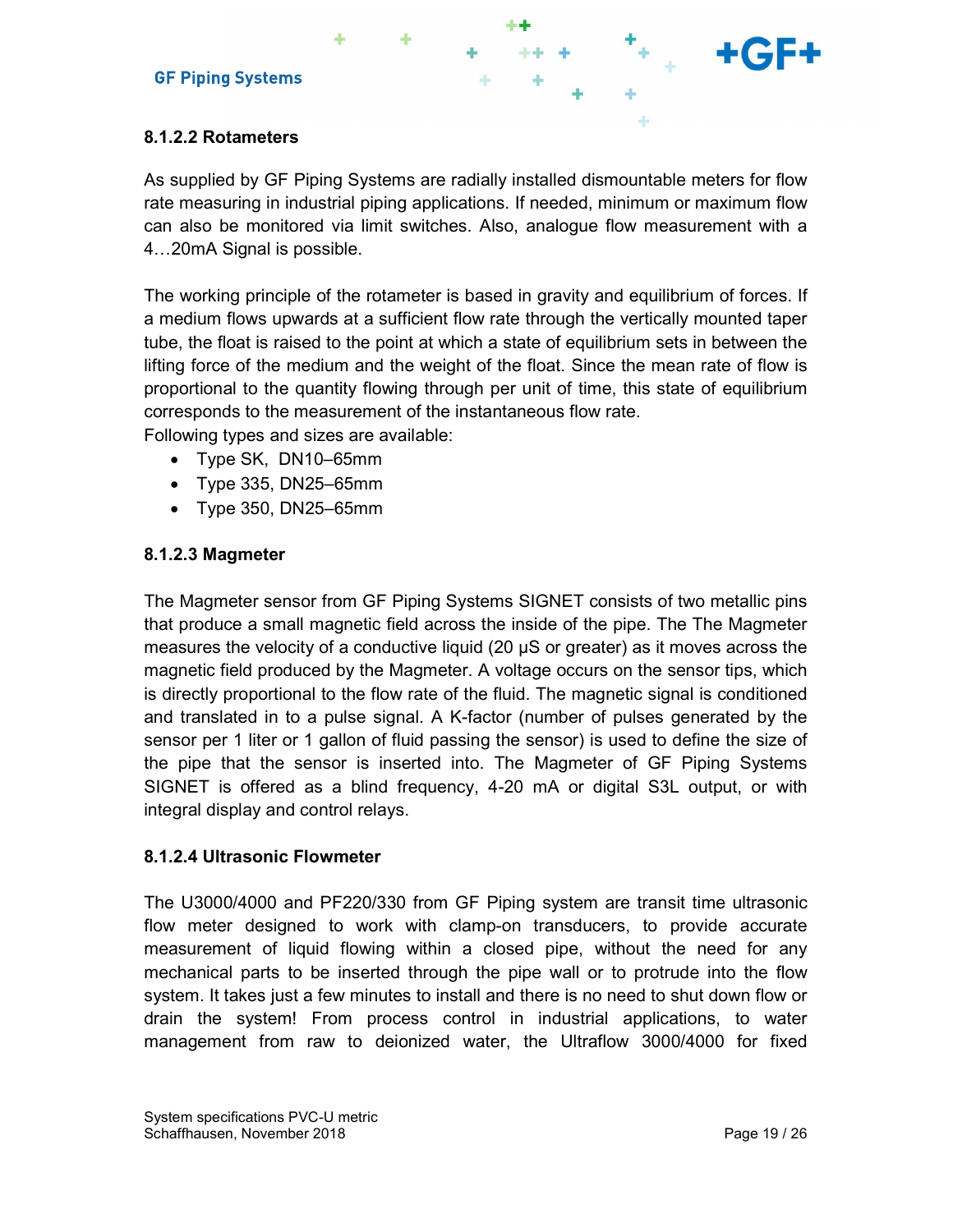installation and the PF220/330 for portable flow monitoring cover a wide spectrum of flow monitoring and process control in many industries.

Using ultrasonic transit time techniques enables to be used with pipes having an outside diameter range from d13 to d2000 as standard and up to d5000 as an option. The instruments will also operate over a wide range of fluid temperatures. All of the Ultrasonic Flowmeters have the same basic features.

However, the standard U4000 and PF330 can also perform data logging and allows site details and flow data to be reordered with a memory, that is able to log more than 150 000 separate readings. The standard U4000 and PF330 is also capable of downloading the stored data via the USB or RS232 interface to the Portagraph software supplied with the unit.

### 8.2 Level Sensor and Level Switches

### 8.2.1 Hydrostatic Level Sensors

Hydrostatic pressure is the pressure exerted on a column of fluid by the weight of the fluid above it. Internal to the GF Piping Systems SINGET PVDF sensor body is a ceramic diaphragm sensor and capillary tube/cable assembly. The ceramic diaphragm sensor exposed to the fluid senses the hydrostatic pressure of the fluid and compares the pressure to the atmospheric pressure monitored the capillary tube/cable assembly. The hydrostatic level sensor from GF Piping Systems SIGNET only senses the hydrostatic pressure of the fluid. The Level Sensor is offered as a blind output 4-20 mA or digital S3L output connected to the GF Piping Systems SIGNET Transmitter unit.

#### 8.2.2 Ultrasonic Level

## 8.2.2.1 Ultrasonic Level Sensors (Series 2260 / 2270)

Ultrasonic level sensors are non-contact devices, using the travel time of sound and its reflection, for measuring the distance to a liquid or solid surface. Based on this information, GF Piping Systems sensors are capable of calculating a liquid level or volume. Their outstanding narrow 5° beam, allow reliable measurement even at the presence of disturbing objects or when space is limited. The GF Piping Systems portfolio contains sensing ranges 4 m, 6 m and 15 m.

Sensors with integrated display or blind sensors are available and provide 4-20 mA, HART protocol or relay outputs. GF Piping Systems ultrasonic level sensors are compatible with GF Piping Systems transmitters, indicators, controllers and valve actuators.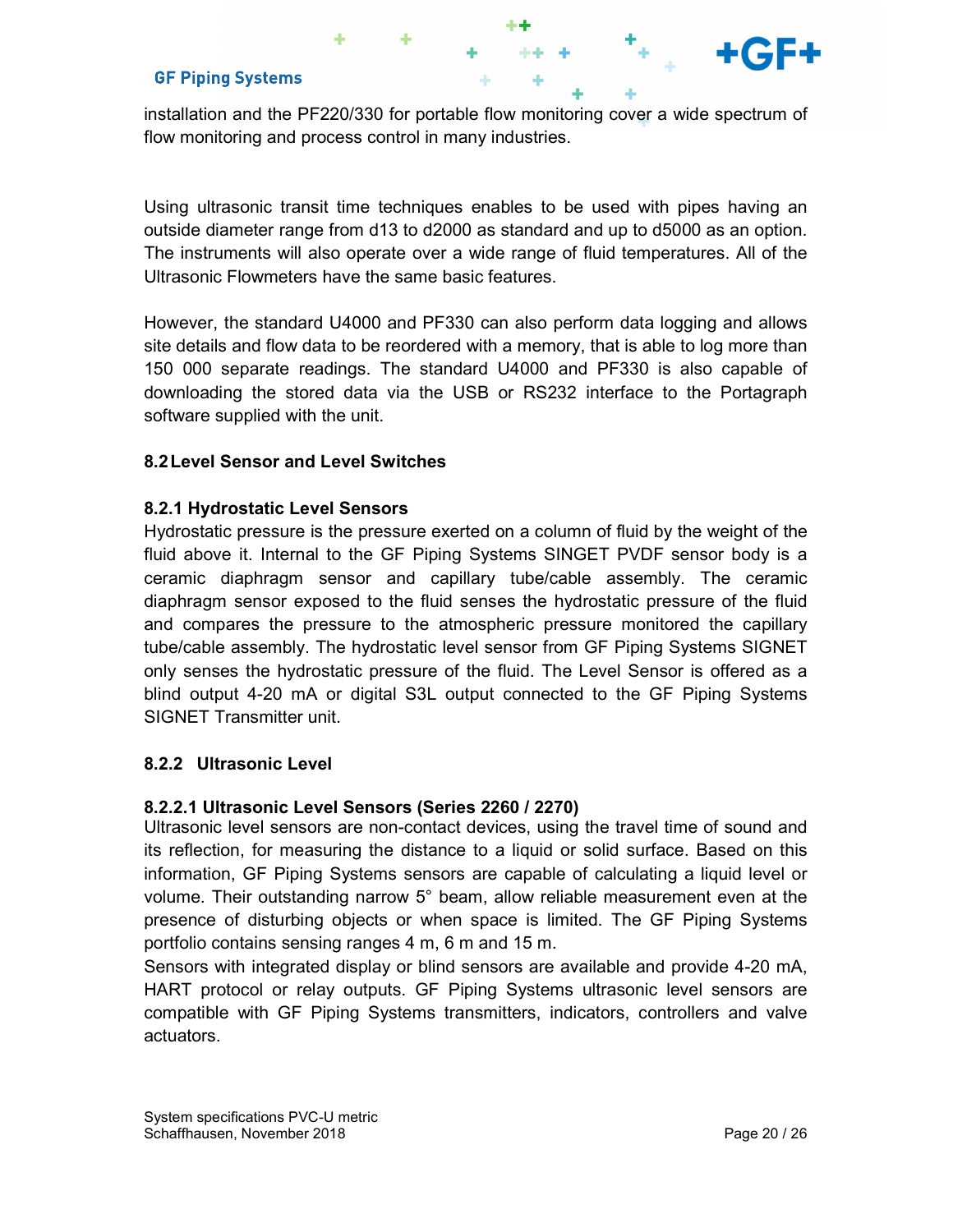#### 8.3 Radar

#### 8.3.1 Radar 2290

The 25 GHz (K-band) 2290 Pulse Radars are the most progressive non-contact level transmitters for industrial processes. With an excellent accuracy, compact antennas and a user-friendly set-up the 2290 is an effective, simple, low cost choice for demanding level applications. GF's new K-band radar featuring  $\Box 3$  mm ( $\Box 0.1$ inch) accuracy and short dead band excels with its robust full plastic housing. Its antenna range incorporates a stainless steel horn and enclosed plastic tube choices. The enclosed antenna versions can be replaced without removing the antenna enclosure from the process. Local programming of type 2290 is aided by a plug-in display module. The signal processing algorithm of the 2290 is based on years of experience with non-contact level measurement making it an excellent choice for applications simple and challenging alike. Process enclosures are available in PTFE, PP & PE

#### 8.3.2 Radar 2291

With its ability to read accurately when other non-contacting or invasive methods fail, the guided level transmitter type 2291 using GWR (guided wave radar) is the solution to your level needs.

The radar signal is sent down the probe assembly eliminating the interferences caused by low dielectric liquids, heavy fuming, slightly conductive foams, internal tank obstructions, etc. By focusing its energy along the probe, the type 2291 can be installed in tanks with limited space. The type 2291 is also less sensitive to turbulence that would normally upset the readings in ultrasonic and unguided radar technologies. The probes are also available as coated options in FEP & PFA

#### 8.4 Point Level Switches (Series 2280)

The GF Piping Systems portfolio of point level switches contains various different detection technologies, to provide a solution for various liquids and application requirements.

• Type 2280

 Vibration Forks detect a liquid level with two vibrating stainless steel wings. In air they vibrate with a specific, calibrated frequency. By the contact with a liquid the frequency changes which forces an electrical output to switch. GF Piping Systems vibration forks are equipped with digital PNP/NPN or relay output. Versions with ATEX or WHG approval are available.

• Type 2281

Conductive Multipoint Switch contains up to 5 stainless steel electrodes, which allow to detect 4 different liquid levels in a tank. Up to 2 external relay pairs allow to switch pumps or valves. GF Piping Systems conductive multipoint switches work with liquids of min. 10µS conductivity.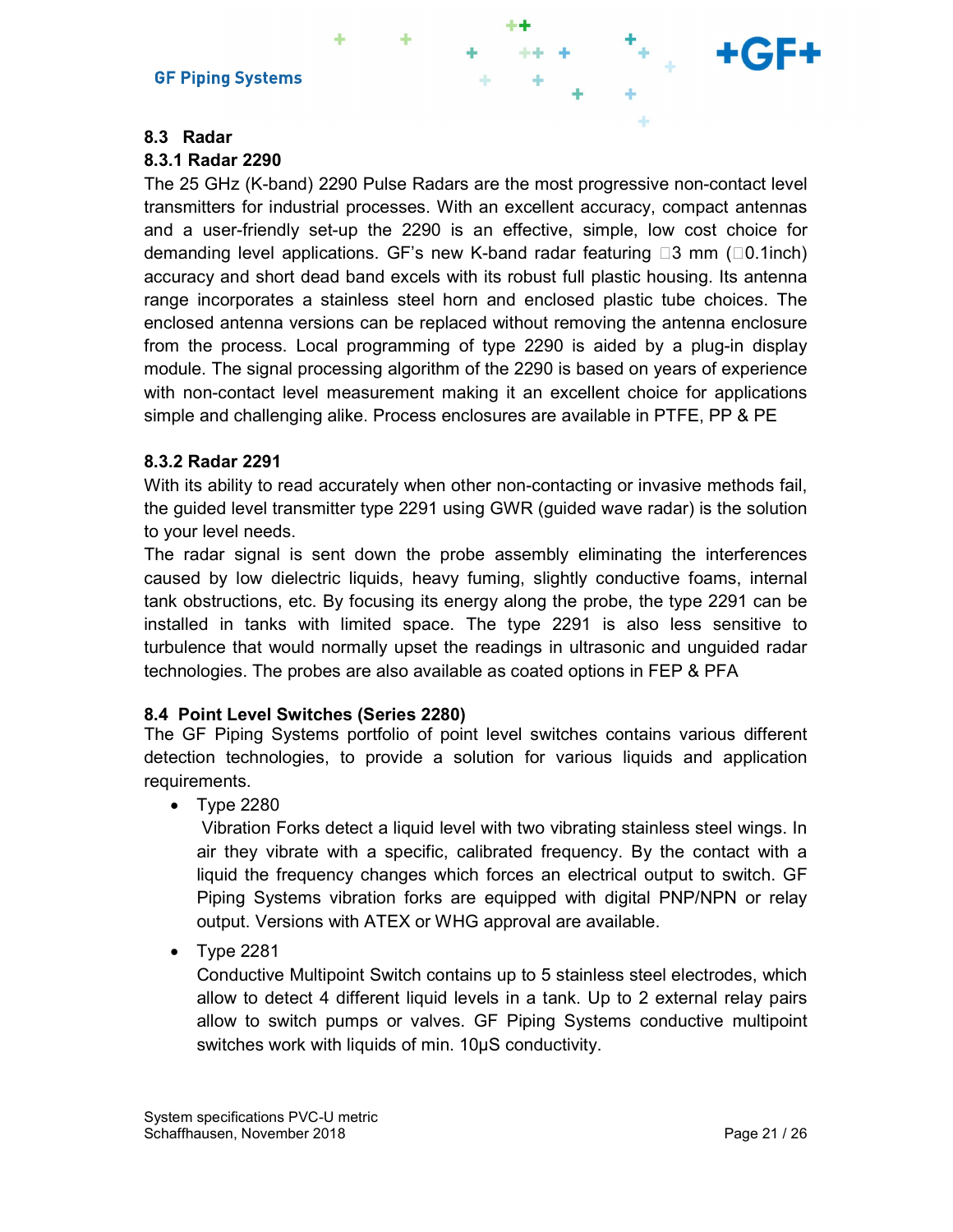

Their four-in-one design allows fast installation and provides attractive solutions concerning costs.

 $\bullet$  Type 2282

Guided Float Switches are equipped with an air filled float with embedded magnet. Rising liquid lifts up the float. The magnetic field forces a reed contact to switch. GF Piping Systems guided float switches are available in PP and PVDF to provide best chemical compatibility to corrosive liquids.

 $\bullet$  Type 2284

Ultrasonic Gap Switches are equipped with an ultrasonic transducer and receiver in their fork tips. Based on the switch design, the sound waves are damped in air. Thus the output is disabled. In contact with liquid the sound waves start to travel from transmitter to receiver, which enables the output. GF Piping Systems ultrasonic gap switches provide an electronic relay output which allows to control pumps and valves. Thanks to their PPS full-plastic body they provide a very high resistance against mechanical impacts and corrosive liquids. They work with no moving parts, so they do not require any maintenance.

 $\bullet$  Type 2285

Float Switches are primarily used in open basins and pump shafts for detecting liquid level. In an empty tank they hang in vertical position, attached to the tank wall at their cable. Rising liquid carry them on the liquid surface. At an angle of approximately 45° an integrated switch is enabled. GF Piping Systems float switches are double chambered and equipped with a mercuryfee switch. Hence they may be used for drinking and for waste water applications.

#### 8.5 Analytic

#### 8.5.1 pH Sensors

All pH sensors from GF Piping Systems SIGNET are constructed commonly called combination electrodes. The measuring cell is constructed of hydrogen sensitive glass that can detect the concentration of hydrogen ions (+H) in a solution. The concentration of +H ions directly determines the pH of the fluid. The reference cell is used to provide a stable reference signal. The pH signal is measured against the stable reference signal. The reference junction allows the reference cell to come in contact with the fluid being measured. The measured signals are then conditioned and sent as a blind 4-20 mA or as a digital S3L signal to the GF Piping Systems SIGNET Transmitter unit.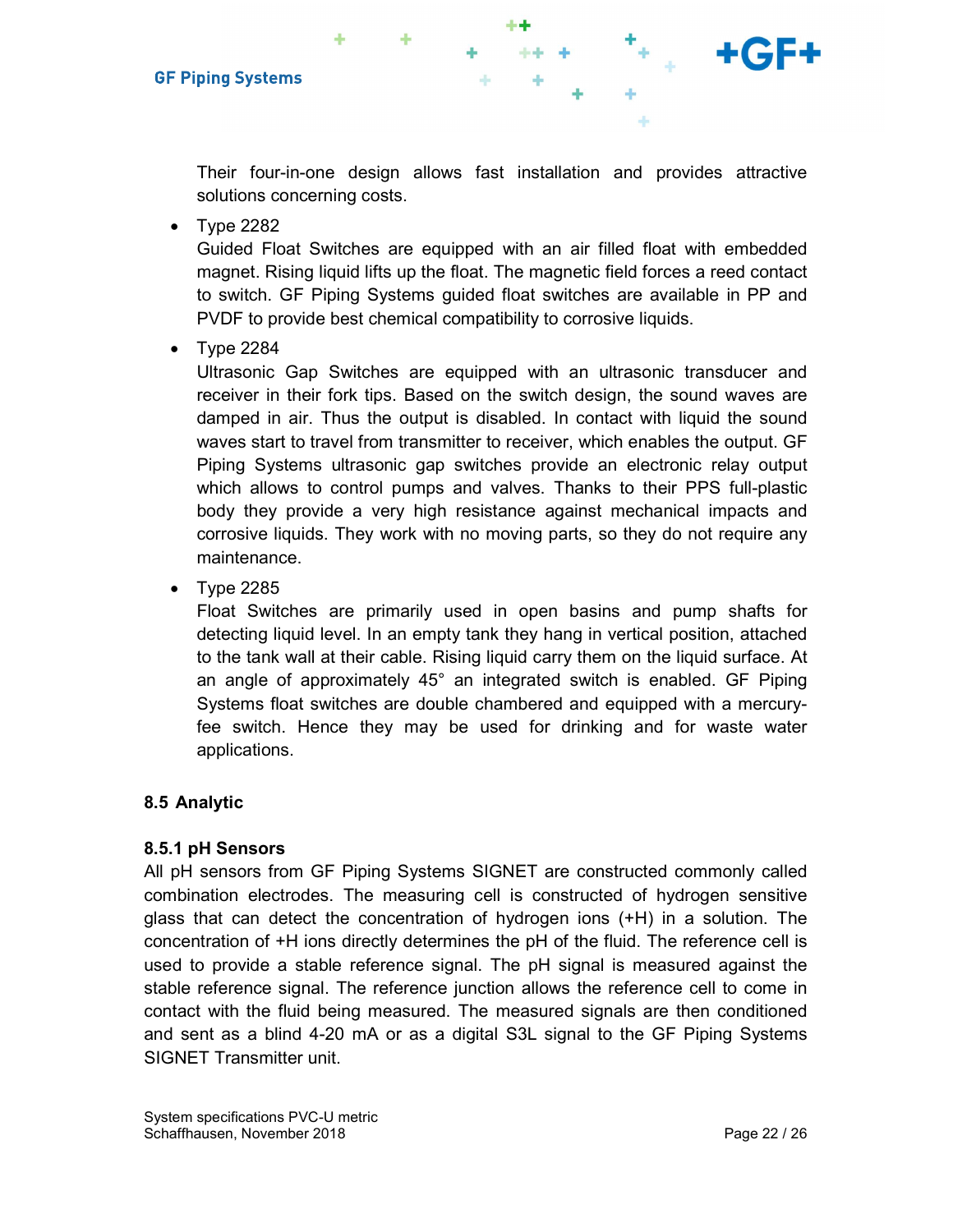

## 8.5.2 ORP Sensors

All ORP sensors from GF Piping Systems SIGNET are constructed similar to the pH sensors, except that a noble metal like platinum or gold replaces the silver chloride element of the measuring and reference cell of the pH electrode. Temperature compensation is not used in ORP measurements as well. ORP is an abbreviation for Oxidation-Reduction Potential. Oxidation is a term used to denote the occurrence of a molecule losing an electron. Reduction occurs as a molecule gains an electron. The "potential" is simply an indication of a solution's propensity to contribute or accept electrons. ORP reactions (sometimes referred to as REDOX) always take place simultaneously. There is never oxidation without reduction, and ORP electrodes are used to detect electrons exchanged by molecules as these reactions occur. The measured signals are then conditioned and sent as a blind 4-20 mA or as a digital S3L signal to the GF Piping Systems SIGNET Transmitter unit.

#### 8.5.3 Conductivity Sensors

All Conductivity sensors from GF Piping Systems SIGNET are manufactured using two stainless steel electrodes. Alternative materials are available in case of chemical incompatibility. Conductivity sensors measure the ability of a fluid to conduct an electrical current between two electrodes. The proper term for this ability of a solution is electrolytic conductivity, since only ions conduct electric current in solution. Electrolytic conductivity (or simply conductivity) is therefore an indirect measure of the ionic concentration of a solution. Generally, conductivity increases and decreases with the concentration of ions.

Most conductivity electrodes consist of two measuring half-cells. The geometry of the half-cells can be tailored to provide highly accurate measurements over a specific conductivity range. Cell constants help to describe electrode geometry for the purpose of selecting the appropriate electrode for a given application.

A cell constant is defined as the length between the two half cells divided by the area of the cells. All conductivity sensors have a temperature compensation circuits in order to increase the sensors accuracy.

The measured signals are then conditioned and sent as a blind 4-20mA or as a digital S3L signal to the GF Piping Systems SIGNET Transmitter unit.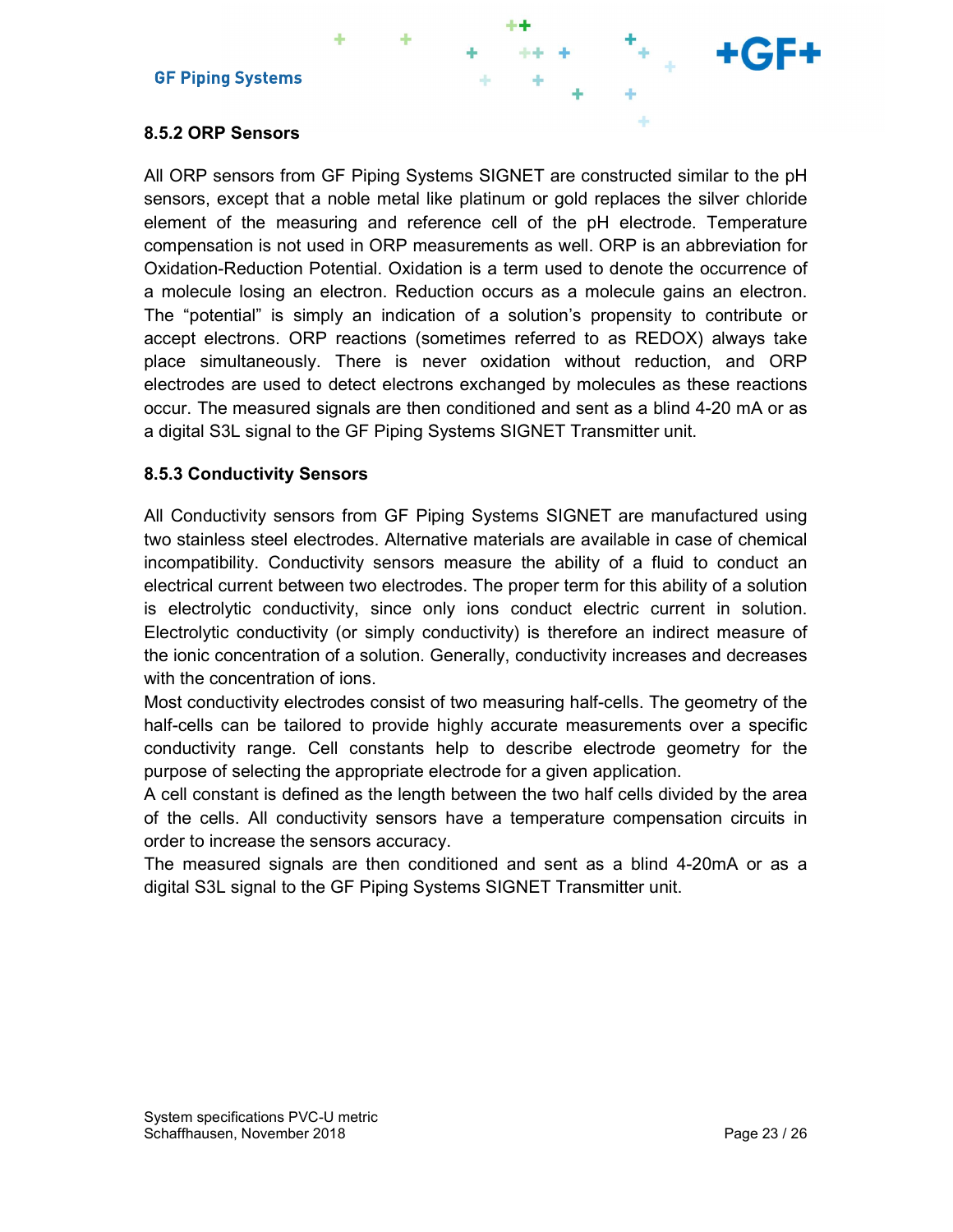## 8.6.1 Transmitters

The GF Piping Systems Signet 9900 Transmitter provides a single channel interface for many different parameters including Flow, pH/ORP, Conductivity/Resistivity, Salinity, Pressure, Temperature, Level and other sensors that output a 4 to 20 mA signal. The display shows separate lines for units, main and secondary measurements as well as a dial-type digital bar graph.

\*\* .

The 9900 is offered in both panel or field mount versions. Both configurations can run on 12 to 32 VDC power (24 VDC nominal). The 9900 can also be loop powered with compatible sensors.

Designed for complete flexibility, plug-in modules allow the unit to easily adapt to meet changing customer needs. Optional modules include Relay, Direct Conductivity/Resistivity, H COMM and a PC COMM configuration tool.

- 1 sensor input (Flow, pH/ORP, Conductivity/Resistivity, Salinity, Pressure, Temperature, Level and other sensors that output a 4 to 20 mA signal, Signet 8058 i-Go™ Signal Converter required)
- 1 analogue output (4-20 mA)
- 1 Open Collector output
- Optional relay module with 2 Dry Contact Relay SPDT
- Power supply 12-32 VDC

The GF Piping Systems Signet 8900 Multi-Parameter Controller takes the concept of modularity. Each 8900 is field commissioned with the users specified combination of inputs, outputs, and relays using simple-to-install modular boards into the base unit. Configure the system by selecting either two, four, or six input channels which accepts any of the Signet sensors listed below, and/or other manufacturer's sensors via a 4 to 20 mA signal converter (Signet Model 8058). To complete your unit, choose a power module with universal AC line voltage or 12 to 24 VDC. Analog output and relay modules are available and easily installed. Derived measurements include difference, sum, ratio, percent recovery, percent rejection, percent passage and BTU.

The menu system can be programmed to display in multi-languages including English, German, French, Spanish, Italian, and Portuguese.

- 2,4 or 6 sensor input (Flow, Level, pH-ORP, Conductivity, Pressure Temperature)
- 0,2 or 4 analogue output (4-20 mA or 0-10 Volts)
- 0,2,4,6 or 8 relay output
- Power supply 12-30 VDC or 110-230 VAC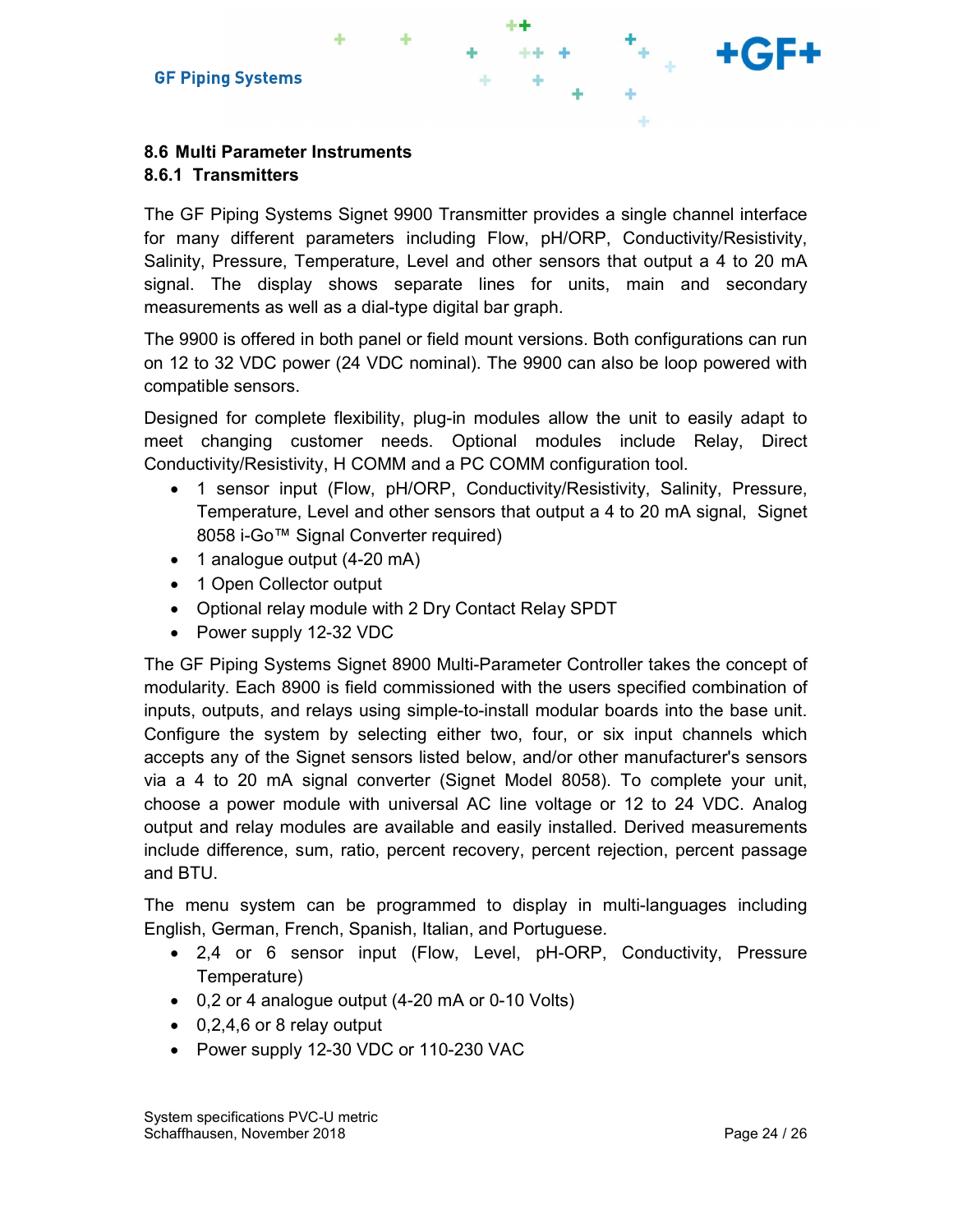

## 8.7 Batch Control

The batch controller manufactured by GF Piping Systems Signet Type 5600 allows batching a pre-selected quantity of liquid. After selection of the quantity to be dosed, a start signal (local or remote) will close a batch controller contact to energize or deenergize a valve and/or switch on a pump. The batch controller count the pulses coming from any Signet sensor with frequency output and stop the batch process as the pre-selected quantity is reached. Advanced features include a user-set security code, an automatic calibration option, and overrun compensation The batch process is repeatable and is designed for intensive industrial applications.

# 9. Quality

#### 9.1 Production Conditions

Pipes, fittings, solvent cement, cleaner, valves and accessories shall be manufactured in an environment operating a Quality Assurance System to ISO 9001 and an Environmental Management System conform to ISO 14001.

#### 9.2 Marking

All components are embossed with a permanent identification during the production process to ensure full traceability.

The following information will be mentioned:

- Manufacturer's name or trade mark
- Production lot number
- Material
- Dimension
- Pressure rating

#### 9.3 Uniformity

Pipes, fittings, valves, solvent cement and cleaner shall be supplied from one manufacturer, namely GF Piping Systems, to ensure correct and proper jointing between components and uniform chemical and physical properties of the piping system.